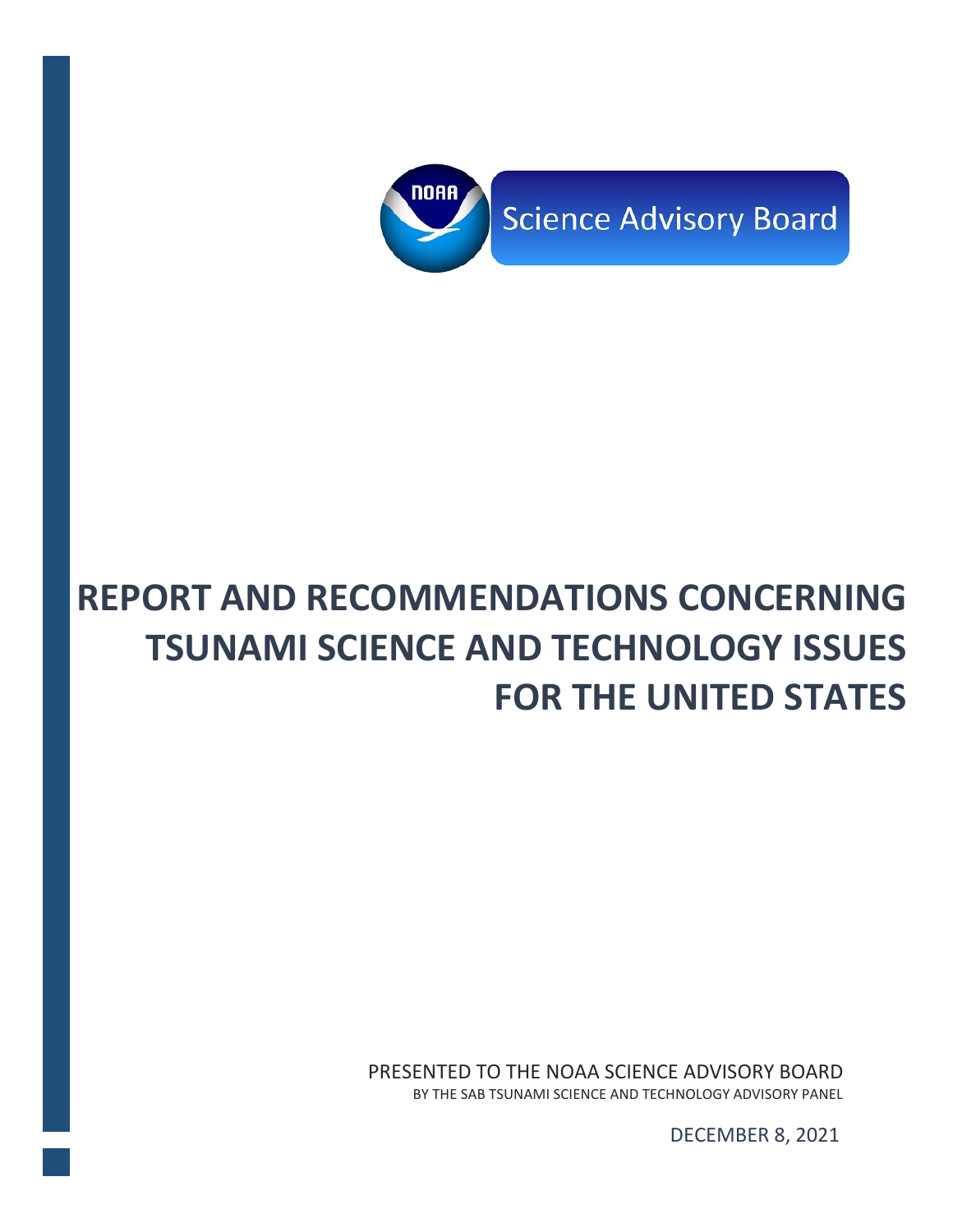

6 January 2022

Dr. Richard W. Spinrad Under Secretary of Commerce for Oceans and Atmosphere & NOAA Administrator Herbert C. Hoover Building, Room 6811 14th Street & Constitution Avenue, NW Washington, DC 20230

Dear Dr. Spinrad:

#### *Subject: Transmittal of the SAB Tsunami Science and Technology Advisory Panel First Quadrennial Report to Congress*

On behalf of the NOAA Science Advisory Board (SAB), I am pleased to transmit to you the first quadrennial report from the Tsunami Science and Technology Advisory Panel (TSTAP), *Report and Recommendations to the NOAA Science Advisory Board concerning Tsunami Science and Technology Issues for the United States*. In the Weather Research and Forecasting Innovation Act (WRFIA or the Weather Act) of 2017, the SAB was tasked to establish a working group on tsunami science and technology under an existing SAB working group. In response, the SAB created the TSTAP under the Environmental Information Services Working Group (EISWG, itself authorized under the Weather Act). This panel was requested to deliver a report to Congress not less than every four years.

In its first report, the TSTAP provides eight overarching recommendations, each of which include one or more priority actions. The recommendations generally in priority order are:

- 1. Improve unification and capabilities of the Tsunami Forecast System
- 2. Improve tsunami detection and observation systems
- 3. Provide more extensive, consistent, and accurate tsunami messages and products
- 4. Develop enhancements to Tsunami Warning Center forecasts and alert systems
- 5. Improve consistency in tsunami preparedness and mitigation products for communities
- 6. Produce guidance for improving long-term community resilience to tsunami hazards
- 7. Improve tsunami hydrodynamic modeling
- 8. Develop tsunami research priorities and leverage research opportunities

As a result of reviewing this report, the SAB emphasizes urgency of the situation with the two Tsunami Warning Centers (Pacific TWC in Hawaii and National TWC in Alaska). The two TWCs operate independently, although they are meant to support each other and serve as back-ups in the event one of the centers is not operational. We draw your attention to a section of the report immediately following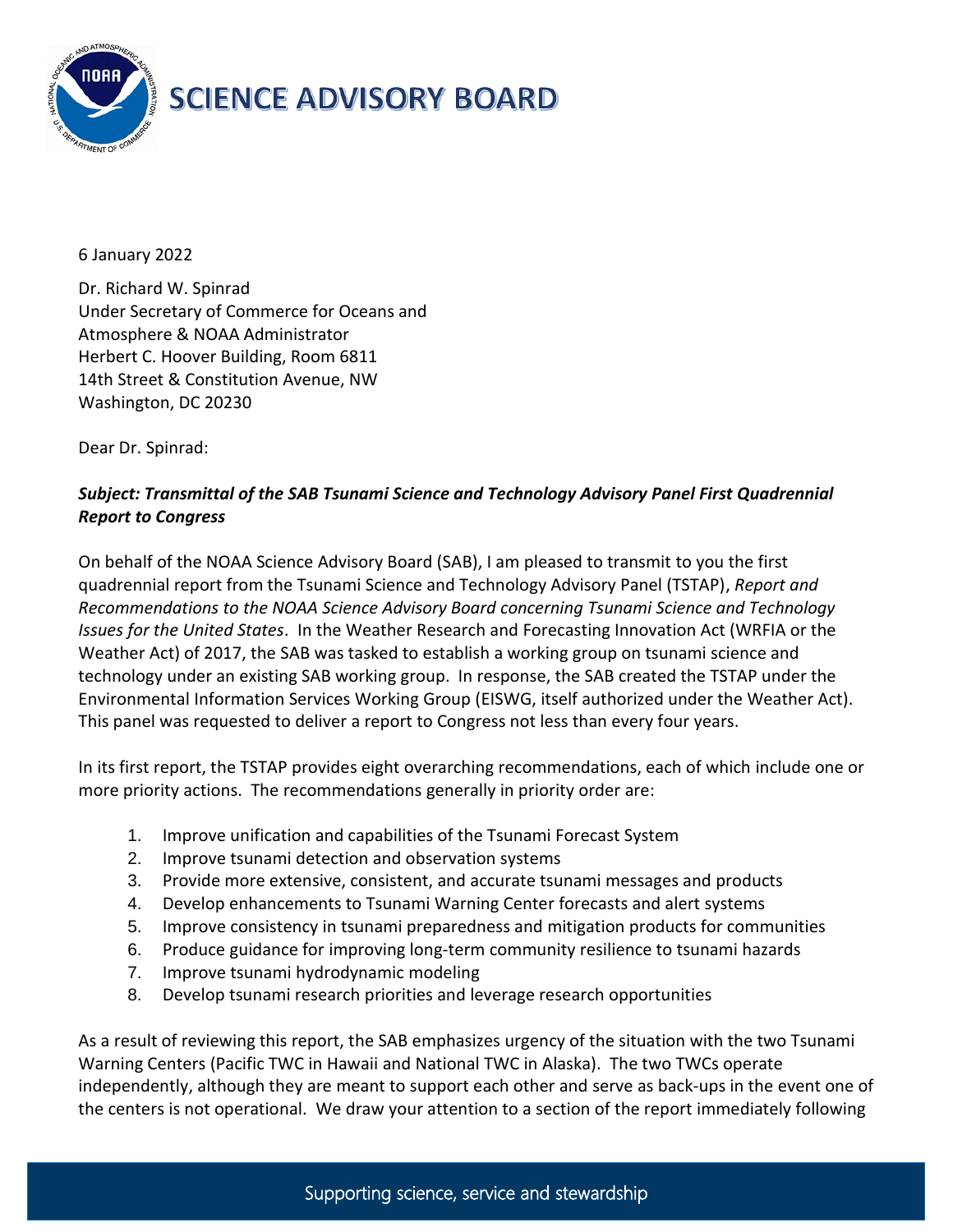the Introduction called Urgent Need for Action, which states: *"The most significant recommendations from the TSTAP involve improvements to the NOAA NWS Tsunami Warning System and its two Tsunami Warning Centers (TWCs)."* The TSTAP notes that National TWC and Pacific TWC currently have independent technology and standard operating procedures, with certain parameters not unified between the TWCs. This current operational posture (i.e., independently operating and managed TWCs) introduces significant risk of analytic inconsistency and operational lag between the TWCs, which can contribute to confusion between customers supported by the individual TWCs. A result of independent operations means that the one TWC cannot fully and seamlessly serve as a replacement for the other if one goes off-line. Further, there are inconsistencies in tsunami forecast information provided by the TWCs, and no regular exercises are performed to test back-up capabilities. By operating the Tsunami Warning System as two independent regionalized components, instead of as a single national capability, the NWS introduces and accepts the risk of systemic inconsistency in warning products and resulting response when a tsunami event occurs. While this is not a "single point of failure," as there is latent back up capacity, it is rather a "failover failure," a symptom of not being unified. This situation raises grave concerns on the part of the SAB.

The TSTAP notes in its Executive Summary, *"It is not a matter of if, but when the next tsunami will strike the U.S. coastline. The TSTAP sees an urgent need for action to ensure our nation is doing more to mitigate this risk and also doing everything possible to prepare and equip the end-to-end tsunami program with the tools and staff necessary to detect, forecast, and alert the public in a clear and timely fashion."* The SAB wishes to draw your attention to this paragraph.

The SAB further points out the section called Population at Risk, which notes *"population density along U.S. Coastlines continues to increase. This has a major impact on public tsunami exposure and risk. While precise data for at-risk populations are not available, it is estimated that hundreds of thousands of residents and employees as well as millions of visitors are located within tsunami-prone areas along the coastal regions of the U.S. each year (Dr. Nate Wood, USGS; personal communications)."* In addition, *"The existing and likely increasing coastal population elevates the actions and activities recommended in this document to an urgent level."*

It has come to the SAB's attention from the report and follow up meetings with TSTAP members and other experts that, if the recommendations provided are not addressed, hundreds of thousands of people on the west coast could be at risk of confusion and even potential injury and death. This risk is extended to other parts of the U.S. from other local tsunami sources, such as in Alaska, American Samoa, and Puerto Rico. It should also be stressed that the Nation's ability to save more lives from local tsunamis generated by nearby subduction zone earthquakes will be due to implementation of recommendations related to improving and funding state and local preparedness, mitigation, communication, and education efforts. Recommendation #3 further highlights the significant need to improve integration of TWC warning functions with USGS, state, and local warning needs and functions. This collaboration is critical for effective warnings.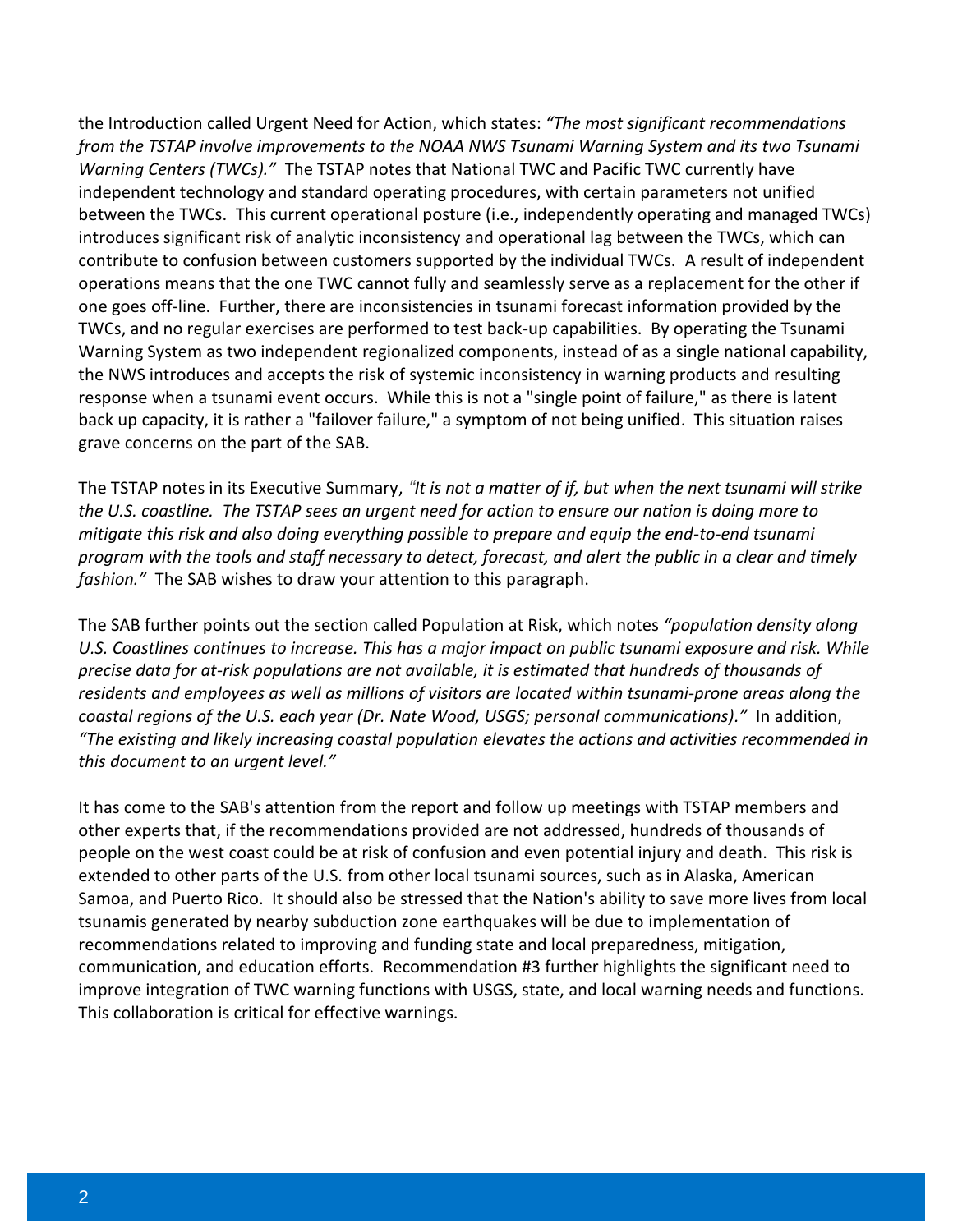The proffered recommendations to improve NOAA TWC operations are important and will help to minimize impacts to economic assets, the maritime community, and the quality of life of coastal communities, given the typically short time frames (hours) before wave arrival typically available for distant tsunamis.

The SAB greatly appreciates the opportunity to provide this advice to both Congress and NOAA. Because Congress requested this report, we ask that NOAA transmit this report to the appropriate Congressional committees as soon as possible. We look forward to engagement with NOAA on this topic in the coming years.

Very Respectfully,

R Keich

John R. Kreider SAB Chair

Cc: Karen Hyun Michael Weiss Craig McLean Mary Erickson Andrea Bleistein Mike Angove Emma Kelley Cynthia Decker Rocky Lopes Rick Wilson Courtney Edwards Andrew Peck

Attachment: Report and Recommendations Concerning Tsunami Science and Technology Issues for the United States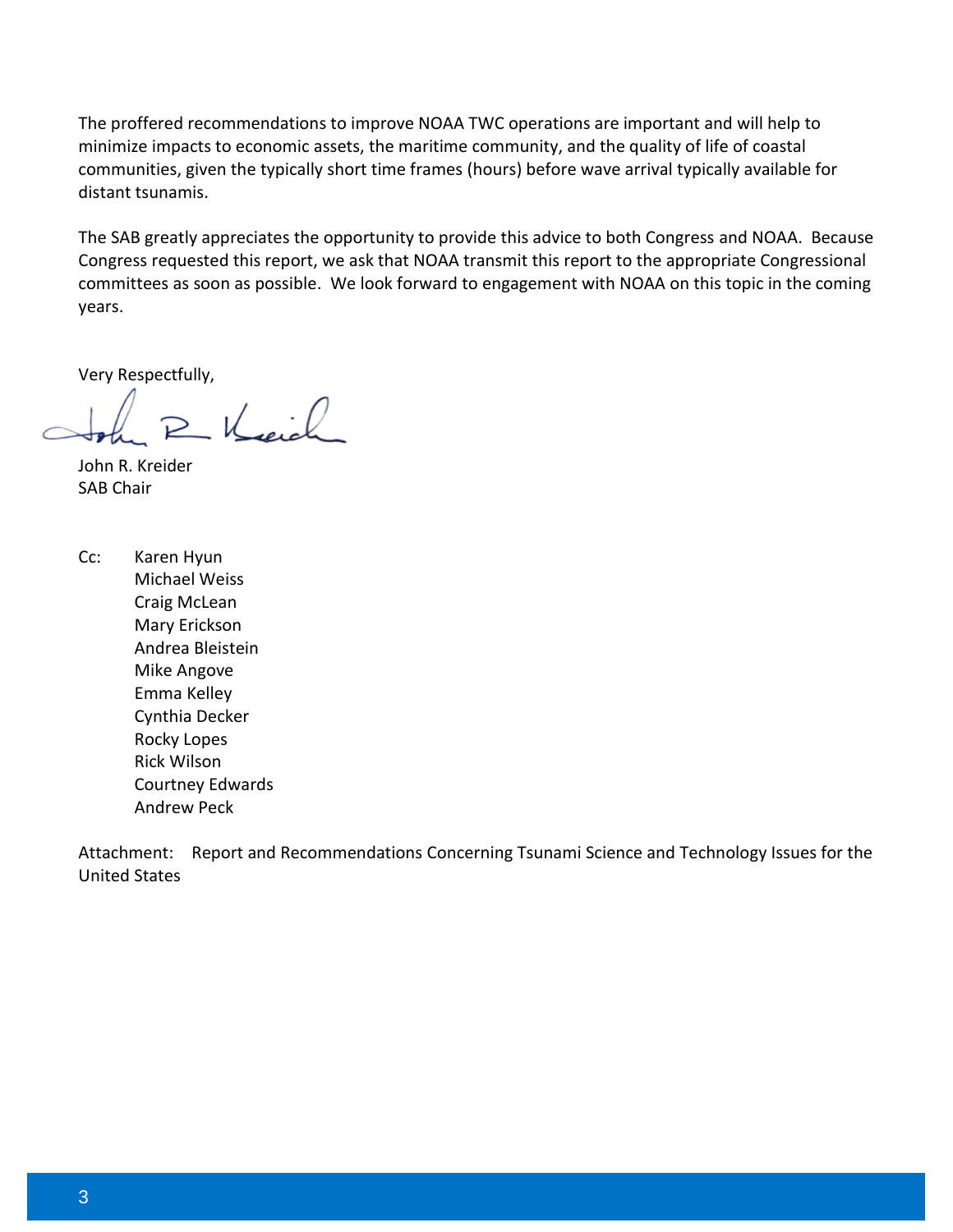Tsunami Science and Technology Advisory Panel Working Group Report and Recommendations to the NOAA Science Advisory Board concerning Tsunami Science and Technology Issues for the United States

October 13, 2021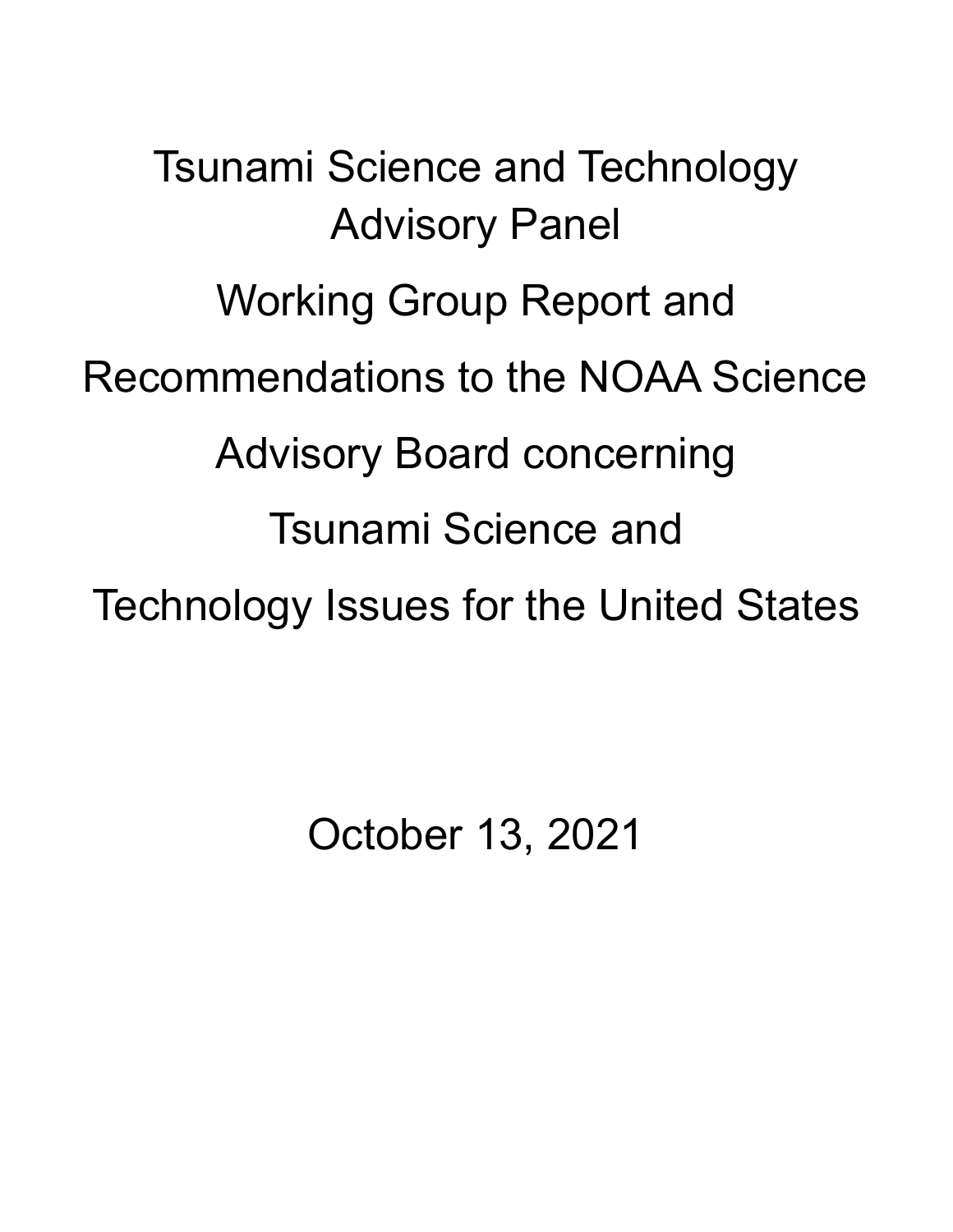Table of Contents

| <b>Executive Summary</b>                                                                                                                                                                                                                                                                                                                                                                                                                                                                                                                                                                                                                   | $\mathbf{2}$                                       |
|--------------------------------------------------------------------------------------------------------------------------------------------------------------------------------------------------------------------------------------------------------------------------------------------------------------------------------------------------------------------------------------------------------------------------------------------------------------------------------------------------------------------------------------------------------------------------------------------------------------------------------------------|----------------------------------------------------|
| <b>Foundation of Tsunami Science and Technology Advisory Panel (TSTAP)</b>                                                                                                                                                                                                                                                                                                                                                                                                                                                                                                                                                                 | 5                                                  |
| Introduction, Charge to the TSTAP                                                                                                                                                                                                                                                                                                                                                                                                                                                                                                                                                                                                          | 5                                                  |
| <b>Urgent Need for Action</b>                                                                                                                                                                                                                                                                                                                                                                                                                                                                                                                                                                                                              | 5                                                  |
| <b>Approach to Review and Recommendations</b>                                                                                                                                                                                                                                                                                                                                                                                                                                                                                                                                                                                              | 6                                                  |
| Accomplishments of the NOAA Tsunami Program and its Partners                                                                                                                                                                                                                                                                                                                                                                                                                                                                                                                                                                               | 8                                                  |
| <b>Recommendations for Implementation</b>                                                                                                                                                                                                                                                                                                                                                                                                                                                                                                                                                                                                  | 10                                                 |
| <b>Recommendations</b><br>1. Improve unification and capabilities of the Tsunami Forecast System.<br>2. Improve Tsunami Detection and Observation Systems<br>3. Provide More Extensive, Consistent, and Accurate Tsunami Messages and Products<br>4. Develop Enhancements to Tsunami Warning Center Forecasts and Alert systems<br>5. Improve Consistency in Tsunami Preparedness and Mitigation Products for Communities<br>6. Produce Guidance for Improving Long-Term Community Resilience to Tsunami Hazards<br>7. Improve Tsunami Hydrodynamic Modeling<br>8. Develop Tsunami Research Priorities and Leverage Research Opportunities | 11<br>11<br>14<br>15<br>17<br>18<br>19<br>19<br>20 |
| <b>Recommendations for Other Organizations</b>                                                                                                                                                                                                                                                                                                                                                                                                                                                                                                                                                                                             | 21                                                 |
| <b>Next Steps</b>                                                                                                                                                                                                                                                                                                                                                                                                                                                                                                                                                                                                                          | 21                                                 |
| <b>Summary</b>                                                                                                                                                                                                                                                                                                                                                                                                                                                                                                                                                                                                                             | 21                                                 |
| <b>References</b>                                                                                                                                                                                                                                                                                                                                                                                                                                                                                                                                                                                                                          | 21                                                 |
| <b>List of Members</b>                                                                                                                                                                                                                                                                                                                                                                                                                                                                                                                                                                                                                     | 22                                                 |
| APPENDIX 1: Legislative Foundation of Tsunami Science and Technology Advisory Panel                                                                                                                                                                                                                                                                                                                                                                                                                                                                                                                                                        | 24                                                 |
| <b>APPENDIX 2: Abbreviations and Acronyms</b>                                                                                                                                                                                                                                                                                                                                                                                                                                                                                                                                                                                              | 26                                                 |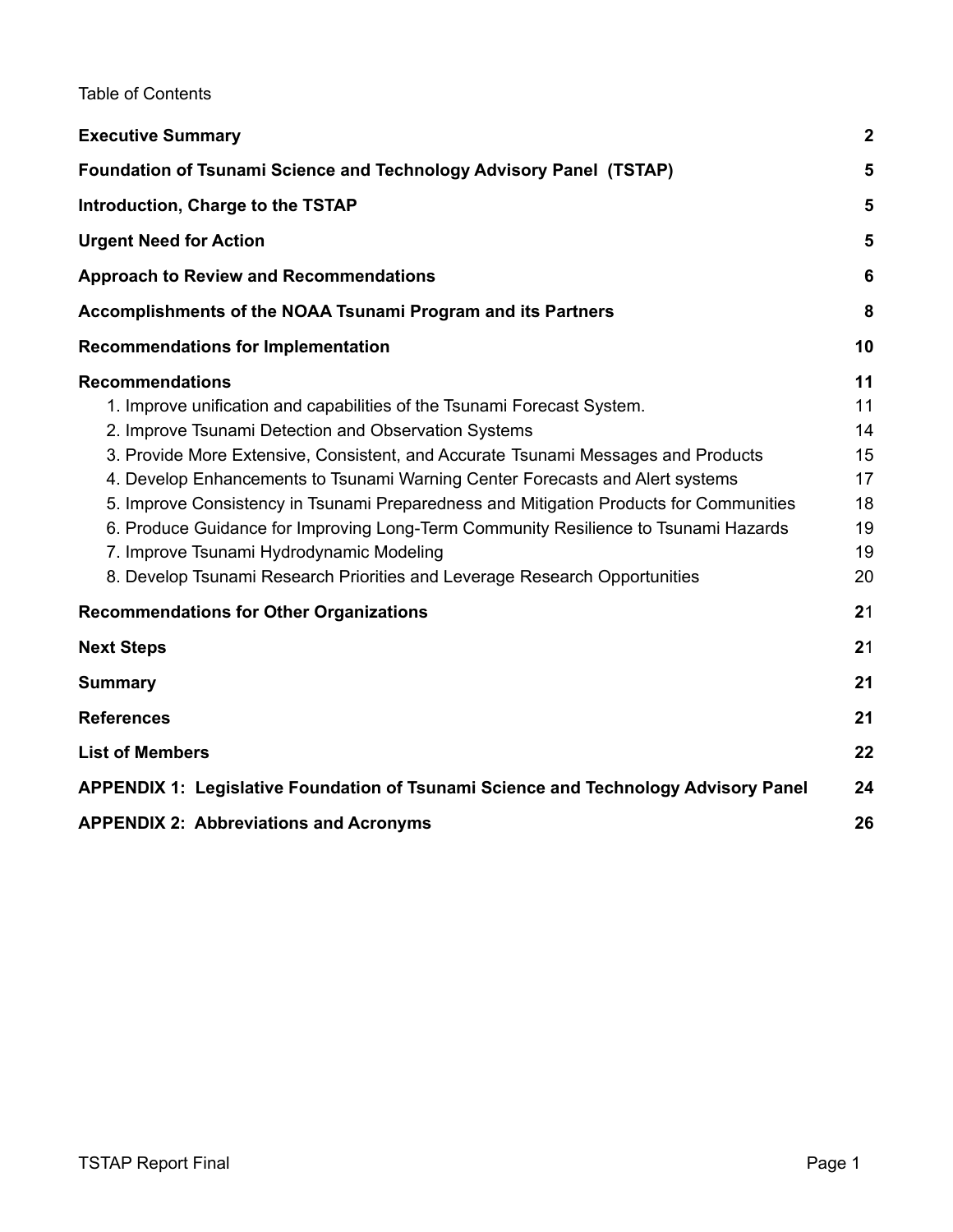# <span id="page-6-0"></span>**Executive Summary**

The purpose of this report is to provide advice to the National Oceanic and Atmospheric Administration's (NOAA) Administrator on matters regarding tsunami science, technology, and regional preparedness. This is the first report developed by the Tsunami Science Technical Advisory Panel (TSTAP) to be delivered to the NOAA Science Advisory Board (SAB). This report provides eight major recommendations (and multiple sub-recommendations) relating to improving tsunami research, detection, forecasting, warning, mitigation, resiliency, and preparation, all of which are the TSTAP's charges under the *Tsunami Warning, Education, and Research Act of 2017*.

The TSTAP began by reviewing the National Academy of Science's (NAS) 2011 report, *Tsunami Warning and Preparedness: An Assessment of the U.S. Tsunami Program[1]* . Following this review the TSTAP invited scientists and other professionals to provide briefings on various technical issues to receive the most up-to-date information regarding the state of the science and to learn about strengths and gaps in the NOAA/National Weather Service (NWS) Tsunami Program. These briefings informed the TSTAP's recommendations and were the foundation of the observations and findings to support these critical recommendations to improve NOAA's ability to prepare for and mitigate impacts from future tsunamis.

The table below summarizes the recommendations provided in this report and identifies the key partners NOAA may collaborate with to accomplish these tasks. The TSTAP has organized the recommendations based on the categories similar to what the legislation calls for: evaluation of tsunami research, detection, forecasting, warning, mitigation, resiliency, and preparedness; the TSTAP has also included programmatic recommendations which span the NWS' tsunami mission. The recommendations have been prioritized based on the panel's judgment of their importance to improving the Tsunami Warning System as well as protecting the public.

| <b>Focus</b><br><b>Area</b> | <b>Recommendation</b>                                                                      | <b>Sub-recommendations: It is</b><br>recommended that NOAA                                                                                                                      | <b>Potential</b><br><b>Partners with</b><br><b>NOAA</b> |
|-----------------------------|--------------------------------------------------------------------------------------------|---------------------------------------------------------------------------------------------------------------------------------------------------------------------------------|---------------------------------------------------------|
| PROGRAMMATIC                | Improve unification and<br>1.<br>capabilities of the<br><b>Tsunami Forecast</b><br>System. | 1.1. Align and consolidate TWCs and overhaul the<br>forecast system to unify detecting earthquake<br>parameters and produce the same products<br>(e.g., forecast wave heights). | <b>USGS</b>                                             |
|                             |                                                                                            | 1.2. Undertake a comprehensive, enterprise-wide<br>technology upgrade for the warning<br>system/program.                                                                        |                                                         |
|                             |                                                                                            | 1.3. Strengthen the collaborative relationship and<br>expand MOU with the USGS for identifying<br>earthquake parameters and source mechanism.                                   | <b>USGS</b>                                             |
|                             |                                                                                            | 1.4. Ensure sufficient backup capabilities for<br>tsunami forecasting and alerting.                                                                                             |                                                         |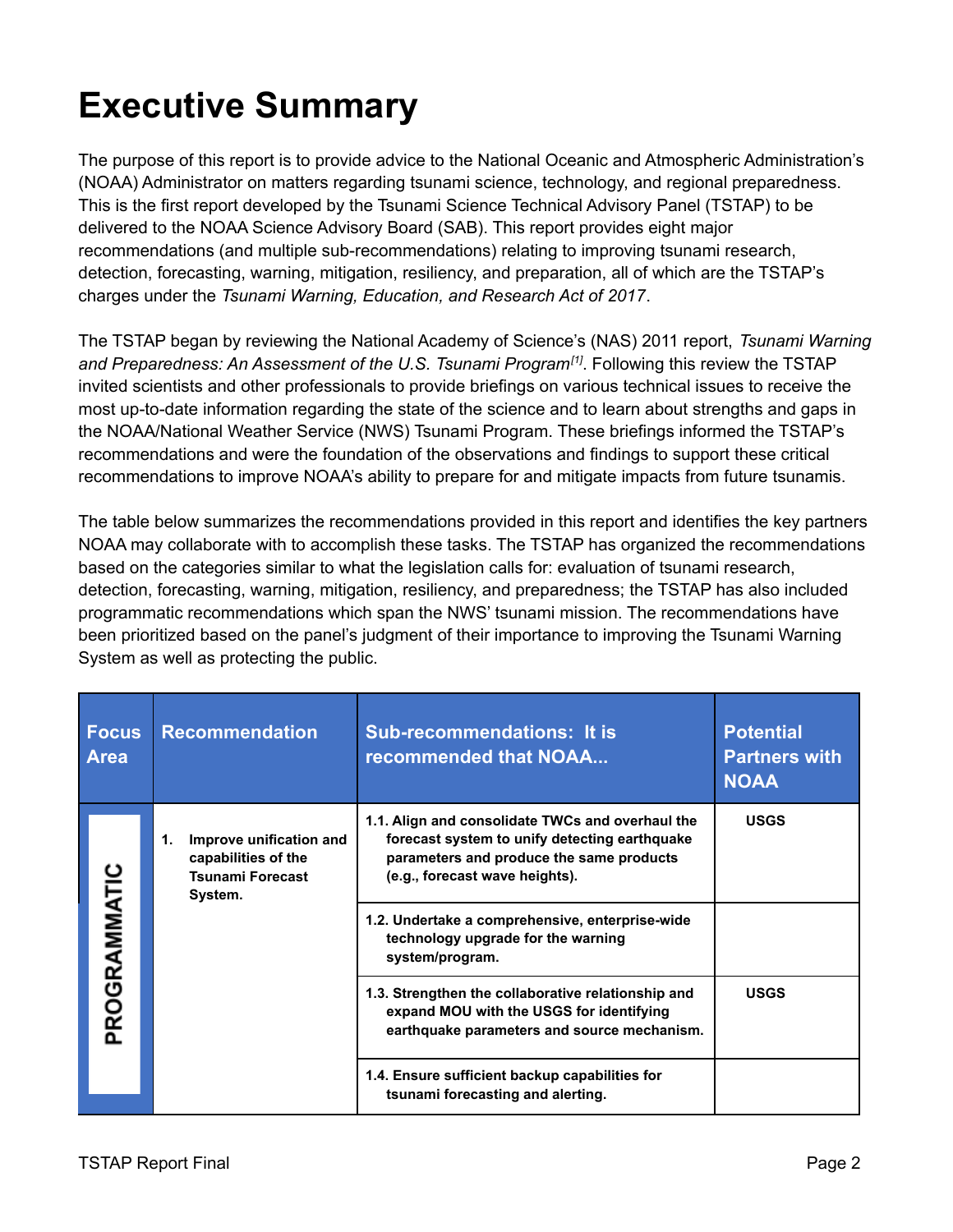| <b>DETECTION</b>                        | 2.<br>Improve tsunami<br>detection and<br>observation systems.                                                     | 2.1. Increase development and improve<br>dissemination of observation networks like tide<br>gauges, web-cameras, and real-time observer<br>programs.                                                                                                     | <b>NTHMP</b>                         |
|-----------------------------------------|--------------------------------------------------------------------------------------------------------------------|----------------------------------------------------------------------------------------------------------------------------------------------------------------------------------------------------------------------------------------------------------|--------------------------------------|
|                                         |                                                                                                                    | 2.2. Expand detection capabilities to all seismic<br>and non-seismic sources.                                                                                                                                                                            | <b>USGS</b>                          |
|                                         |                                                                                                                    | 2.3. Work with NSF and international partners to<br>share and expand the use of GNSS to determine<br>fault rupture extent and movement.                                                                                                                  | <b>NASA</b><br><b>NSF</b>            |
|                                         |                                                                                                                    | 2.4. Further consider the use of airborne and<br>satellite observing platforms.                                                                                                                                                                          | <b>NASA</b>                          |
|                                         | <b>Provide more</b><br>3.<br>extensive, consistent,<br>and accurate tsunami<br>messages and<br>products.           | 3.1. Improve the integration of TWC warning<br>functions with USGS, state, and local warning<br>needs and functions.                                                                                                                                     | <b>NTHMP</b><br><b>USGS</b>          |
| FORECAST<br>& WARNING                   |                                                                                                                    | 3.2. Improve tsunami message composition and<br>dissemination methods including updating the<br>tsunami.gov website, creating a single<br>domestic bulletin, and early messaging before a<br>tsunami forecast is developed.                              | <b>NTHMP</b>                         |
|                                         |                                                                                                                    | 3.3. Make available foundational forecast data<br>from propagation models and inundation model<br>results to constituents.                                                                                                                               | <b>NTHMP</b>                         |
| FORECAST<br>& WARNING                   | <b>Develop</b><br>4.<br>enhancements to<br><b>Tsunami Warning</b><br><b>Center forecasts and</b><br>alert systems. | 4.1. Expand granularity in tsunami alert regions<br>where complicated waterways exist (e.g., Puget<br>Sound, San Francisco Bay, etc.).                                                                                                                   |                                      |
|                                         |                                                                                                                    | 4.2. Update special procedure areas, threat<br>database thresholds, breakpoints, and forecast<br>point locations.                                                                                                                                        |                                      |
| ທ                                       | 5.<br><b>Improve consistency</b><br>in tsunami<br>preparedness and                                                 | 5.1. Develop a standardized framework for<br>characterizing, selecting, and using consistent<br>tsunami sources between states.                                                                                                                          | <b>NTHMP</b>                         |
| <b>PREPAREDNES<br/>&amp; MITIGATION</b> | mitigation products<br>for communities.                                                                            | 5.2. As the sponsor of the NTHMP, NOAA should<br>ask the NTHMP to update guidelines for<br>evacuation maps that ensure consistency<br>between states/communities; further, the NWS<br>should update the tsunami map page on the<br><b>NTHMP</b> website. | <b>NTHMP</b>                         |
|                                         |                                                                                                                    | 5.3. Prioritize probabilistic tsunami hazard<br>mapping at a national scale, especially for<br>updating ASCE/Building Code "Tsunami Design<br>Zone" maps.                                                                                                | ASCE,<br><b>NTHMP</b><br><b>USGS</b> |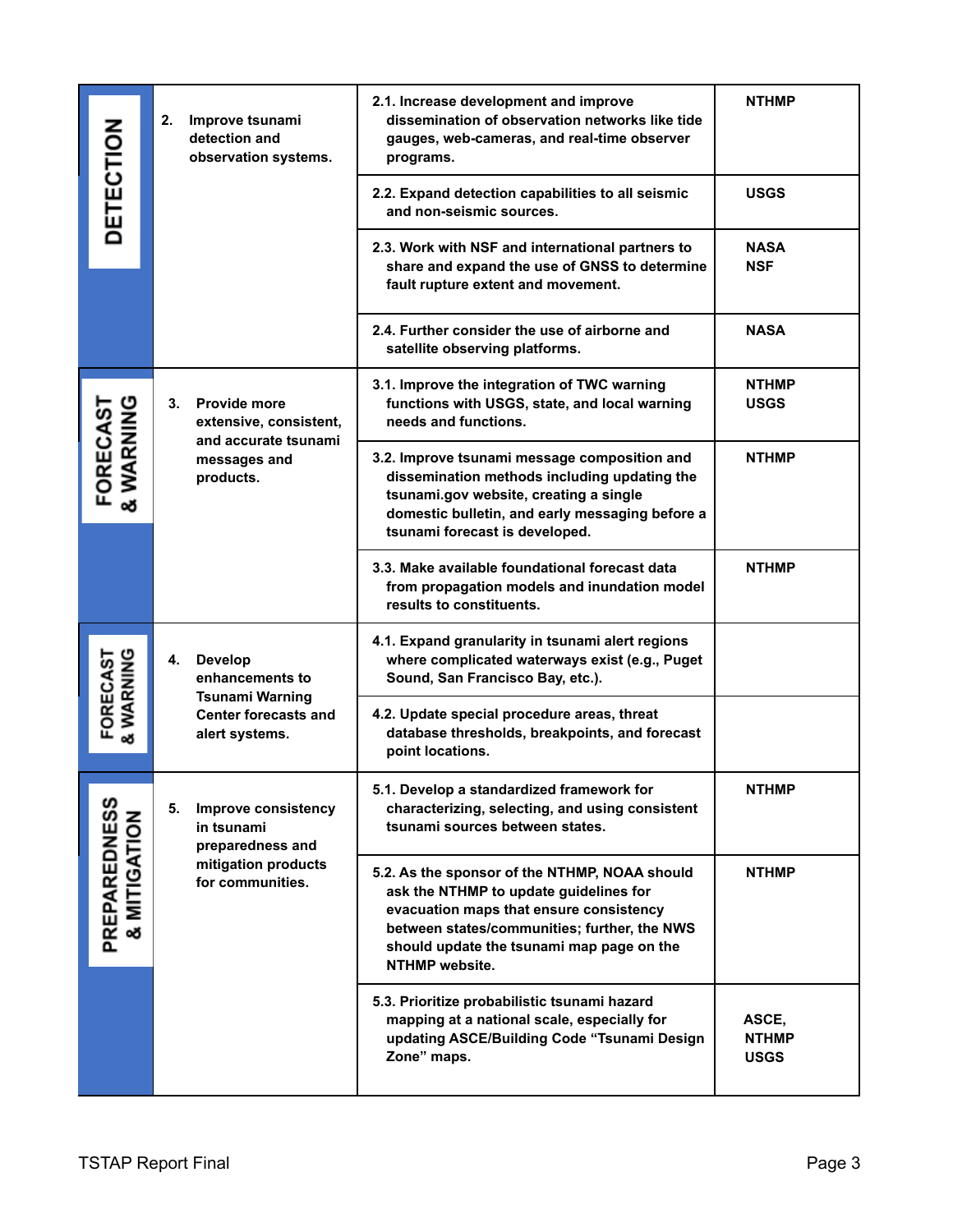| RESILIENCE | Produce guidance for<br>6.<br>improving long-term<br>community resilience<br>to tsunami hazards. | 6.1. Develop guidance and products for tsunami<br>mitigation/recovery consistent with and<br>leveraging climate change adaptation<br>strategies.                                                                     | <b>FEMA</b><br><b>NTHMP</b>                                                                   |
|------------|--------------------------------------------------------------------------------------------------|----------------------------------------------------------------------------------------------------------------------------------------------------------------------------------------------------------------------|-----------------------------------------------------------------------------------------------|
|            |                                                                                                  | 6.2. Conduct evacuation modeling, feasibility<br>studies, and risk analyses for vertical<br>evacuation structures.                                                                                                   | <b>FEMA</b><br><b>NTHMP</b>                                                                   |
| RESEARCH   | 7. Improve tsunami<br>hydrodynamic modeling.                                                     | 7.1. Improve tsunami modeling capabilities in the<br>following conditions/areas: variable landscapes<br>(i.e., surface roughness), heavy vegetation, built<br>environment, and dynamic river systems.                | <b>NTHMP</b>                                                                                  |
|            |                                                                                                  | 7.2. Conduct a greater number of high-resolution<br>bathymetric surveys.                                                                                                                                             |                                                                                               |
|            |                                                                                                  | 7.3. Develop a data portal for detailed information<br>for advancing research and model<br>development.                                                                                                              |                                                                                               |
| RESEARCH   | Develop tsunami<br>8.<br>research priorities and<br>leverage research<br>opportunities           | 8.1. Coordinate with Federal, state and territory<br>agencies that have funded research that<br>includes tsunami to leverage and prioritize<br>research opportunities and provide consistent<br>and useful products. | <b>FEMA</b><br><b>NASA</b><br><b>NSF</b><br><b>State/territory</b><br>partners<br><b>USGS</b> |

It is not a matter of if, but when the next tsunami will strike the U.S. coastline. The TSTAP sees an urgent need for action to ensure our nation is doing more to mitigate this risk and also doing everything possible to prepare and equip the end-to-end tsunami program with the tools and staff necessary to detect, forecast, and alert the public in a clear and timely fashion.

The most significant recommendations from the TSTAP involve improvements to NOAA's tsunami warning system and its two Tsunami Warning Centers (TWCs). Although the TSTAP believes that NOAA is fulfilling their mission with the resources and staff available, our recommendations for improvements are based on perceived gaps and inconsistencies throughout the tsunami forecast and warning process. The TSTAP feels that these recommendations are the most critical and timely to be acted on with deliberate attention and speed. In doing so, the nation's coastlines, residents, and coastal visitors will be potentially safer from a destructive tsunami when the next one strikes our shores.

The TSTAP asks that the NOAA Administrator and staff review this report and develop a plan and schedule for addressing the TSTAP's recommendations and other program priorities. If NOAA indicates a particular recommendation cannot be addressed due to a lack of resources, an estimate of the resources needed should be provided to the TSTAP with an explanation. Additionally, because this is the first report of many the TSTAP is charged with authoring, it is critical to continue to have a collaborative working relationship with NOAA. To that end, the TSTAP kindly requests semiannual progress reports on how recommendations are being addressed by NOAA and who is working on them. The TSTAP will continue to meet and provide reports to the SAB every four years, or sooner if the need arises.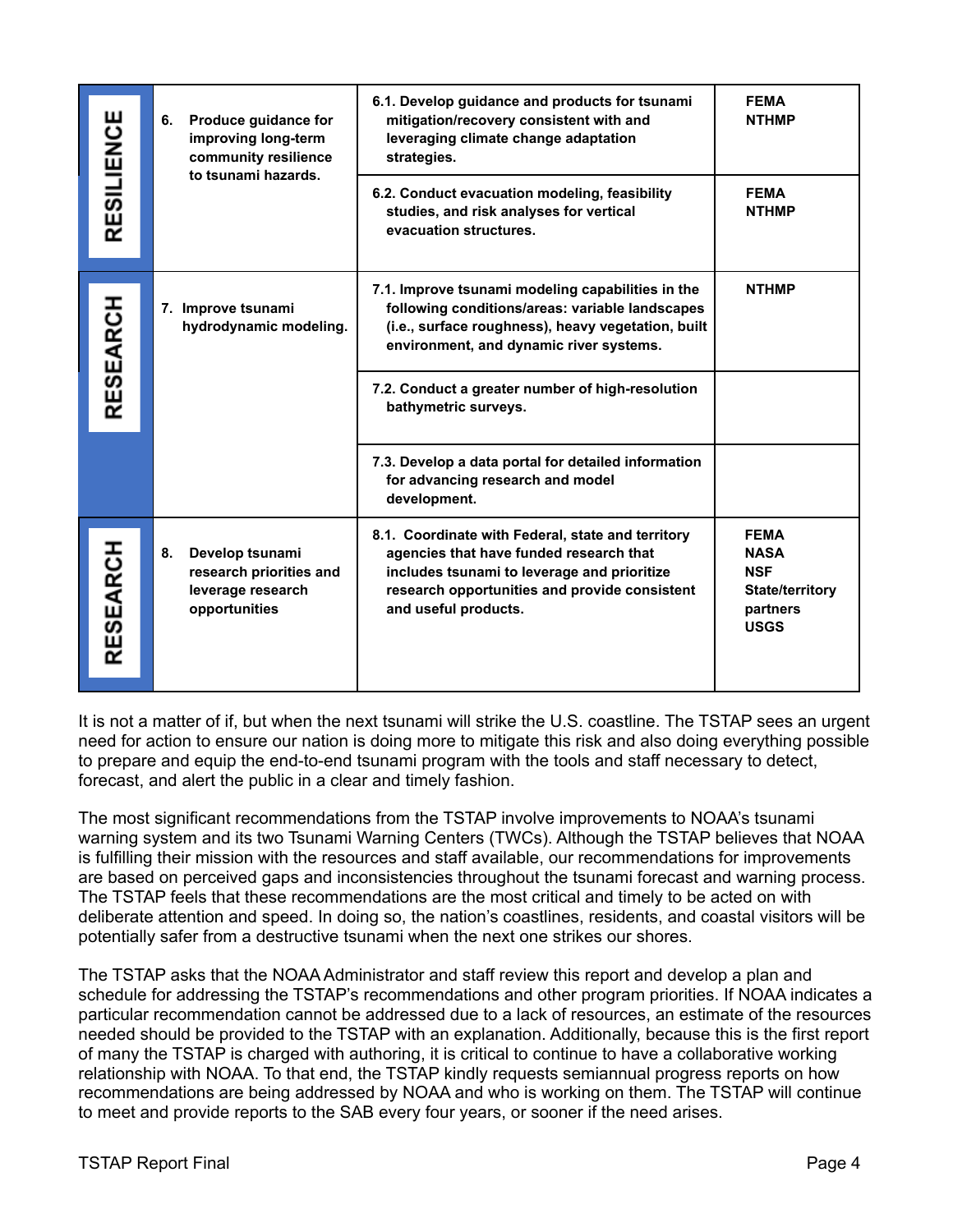# <span id="page-9-0"></span>**Foundation of Tsunami Science and Technology Advisory Panel (TSTAP)**

The TSTAP was established in Public Law 115-25, §3206a. Full citation is in Appendix I.

# <span id="page-9-1"></span>**Introduction**

**Charge to the TSTAP**: The TSTAP was established under the *Tsunami Warning, Education, and Research Act of 2017* ("the Act") appended to *The Weather Research and Forecast Innovation Act of 2017*. *The TSTAP will provide advice to the NOAA Administrator on matters regarding tsunami science, technology and regional preparedness. In order to accomplish this, the TSTAP will: (1) review at least once every four years (beginning 2021) the activities of the Administration and other Federal activities as appropriate, relating to tsunami research, detection, forecasting, warning, mitigation, resiliency and preparation, (2) submit findings from the review through the SAB to the NOAA Administrator at least once every four years (beginning 2021) along with recommendations for legislative or administrative action to improve Federal tsunami research, detection, forecasting, warning, mitigation, resiliency and preparation, and (3) address such other matters as the NOAA Administrator and/or Science Advisory Board members may request.*

Over the past decade, the National Oceanic and Atmospheric Administration (NOAA) National Weather Service (NWS) and its numerous governmental and academic partners have made significant advancements in applied tsunami science and technology. These advancements include enhancements to the Tsunami Warning System, improvements in tsunami source characterization and modeling, and improvements to tsunami preparedness and mitigation planning. Many of these are highlighted in the "Accomplishments" section.

Despite these many advancements, there are areas for improvement. The TSTAP has completed its first-year assessment of NOAA/NWS' tsunami program and provides recommendations for future work in this document. These recommendations span a broad spectrum of topical tsunami strategies and planning efforts considered in *the Act*, including tsunami research, detection, forecasting, warning, mitigation, resiliency, and preparation. Implementing these recommendations will strengthen the overall national Tsunami Warning System and help protect lives and property in the U.S. during future tsunami events.

## <span id="page-9-2"></span>**Urgent Need for Action**

The most significant recommendations from the TSTAP involve improvements to the NOAA NWS Tsunami Warning System and its two Tsunami Warning Centers (TWCs). These recommendations are based on perceived gaps and inconsistencies throughout the tsunami forecast and warning process. Currently, the TWCs are fulfilling their mission with the resources and staff available. However, in order to improve Impact Based Decision Support Services (IDSS) to U.S. states and territories, significant investments and actions recommended in this report are needed to continue to improve the U.S. Tsunami Program and public safety when tsunamis strike U.S. coastlines. The system and resources have not been tested in a large event and, based on briefings to this panel and recent earthquake events, there is a clear need for improved technology, resources, and funding to ensure our capabilities are up to the job of preparing for and alerting the impacted populations in a timely manner.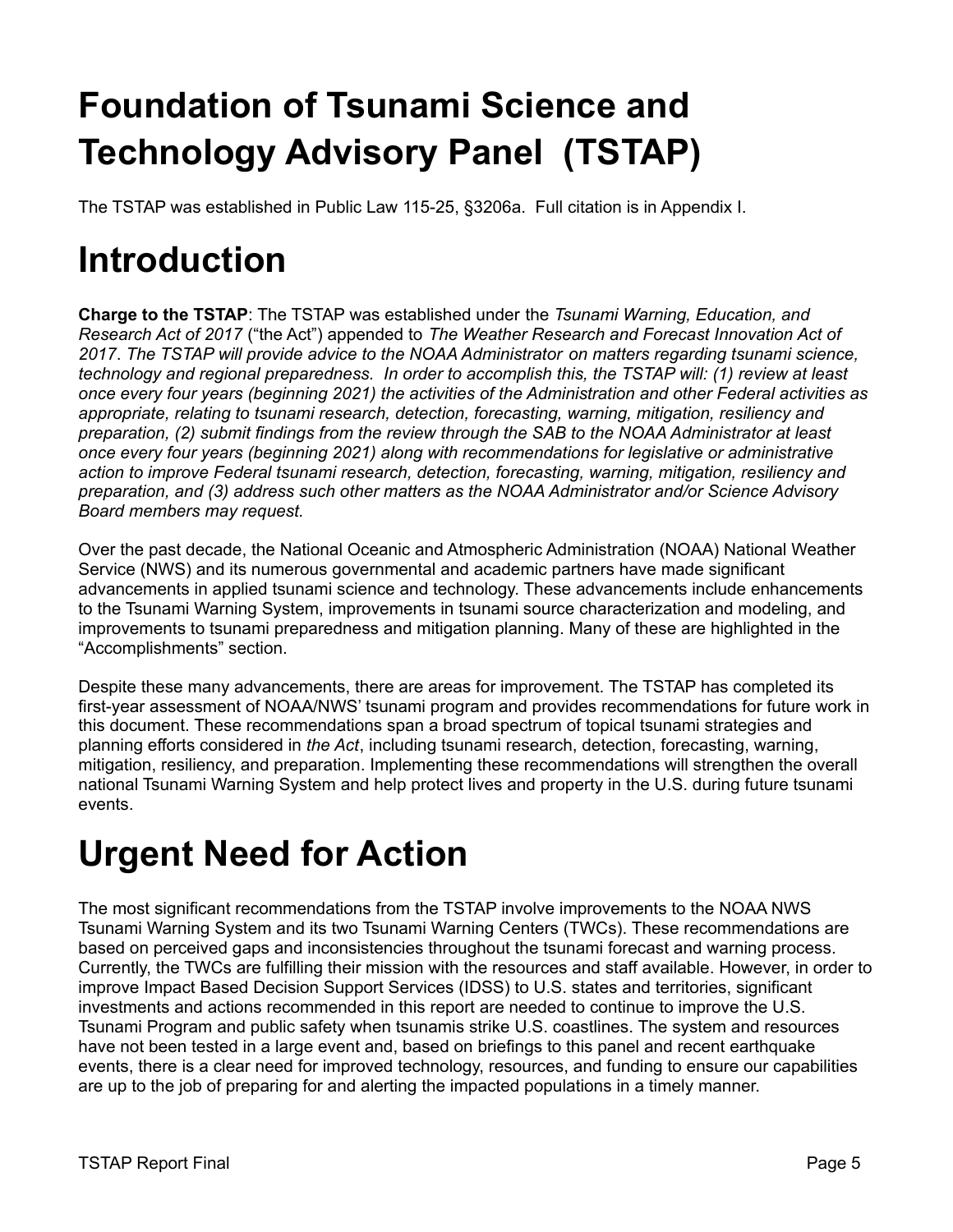This is an opportune time to act on significant technological upgrades to tsunami detection and warning capabilities and for improving consistency, coordination, and products from the two TWCs. For detection and warning, several opportunities exist which have been researched and demonstrated, such as obtaining data from Global Navigation Satellite Systems (GNSS) and placing detection equipment on undersea cables. However, transition from research to operational implementation has been slow, delayed, or lacking. As technological improvements are being made, it is also an opportunity for the two TWCs to better coordinate and align their methods, forecasting, and messaging. This will help reduce sometimes conflicting tsunami alert messaging and improve response products.

### **Population at risk**

Population density along U.S. Coastlines continues to increase. This has a major impact on public tsunami exposure and risk. While precise data for at-risk populations are not available, it is estimated that hundreds of thousands of residents and employees as well as millions of visitors are within tsunami-prone areas along the coastal regions of the U.S. each year (Dr. Nate Wood, USGS; personal communications). While it is recommended that more precise numbers be generated using the 2020 U.S. census data, these estimates of population exposure demonstrate a need for ongoing protection from tsunami hazards at the federal, state, and local levels. The existing and likely increasing coastal population also elevates the actions and activities recommended in this document to an urgent level.

## **Approach to Review and Recommendations**

### **Interviews and References**

The TSTAP first convened virtually on August 20, 2020. It was agreed to hold virtual meetings twice each month through March 2021 and then monthly after that.

The TSTAP began its work by thoroughly reviewing the National Academy of Science's (NAS) 2011 report, *Tsunami Warning and Preparedness: An Assessment of the U.S. Tsunami Program[1]* (Hereinafter referred to as the "NAS Report").

The development of the NAS Report was assigned to the National Academy of Sciences (NAS) in Public Law 109-479, Title VIII, *Tsunami Warning and Education Act of 2007.* It described in great detail viewpoints of a body of professionals convened by the NAS Ocean Studies Board. The authors of the report reviewed the status of the U.S. Tsunami Program as it was operating in 2009/2010.

The NAS Report provided 42 recommendations for improvements or adjustments to the U.S. Tsunami Program and other entities such as the National Tsunami Hazard Mitigation Program (NTHMP).

In October 2013, NOAA issued comments<sup>[2]</sup> on the NAS Report. In the NOAA comments, some of the recommendations were noted as complete; some were being worked on; some were considered out of scope or not germane.

The TSTAP reviewed the NAS Report recommendations as well as NOAA's comments and considered actions taken by NOAA and its partners to address those issues up to and through 2020 since the time the recommendations were made in 2011. Many of the NAS Report recommendations were addressed (See "Accomplishments," page 9); however, there are some gaps in fulfillment of some of the recommendations. This informed the TSTAP on some content for the report.

In need of more current information about the status of issues affecting tsunami science and technology, the TSTAP invited scientists and other professionals to provide briefings on various technical issues.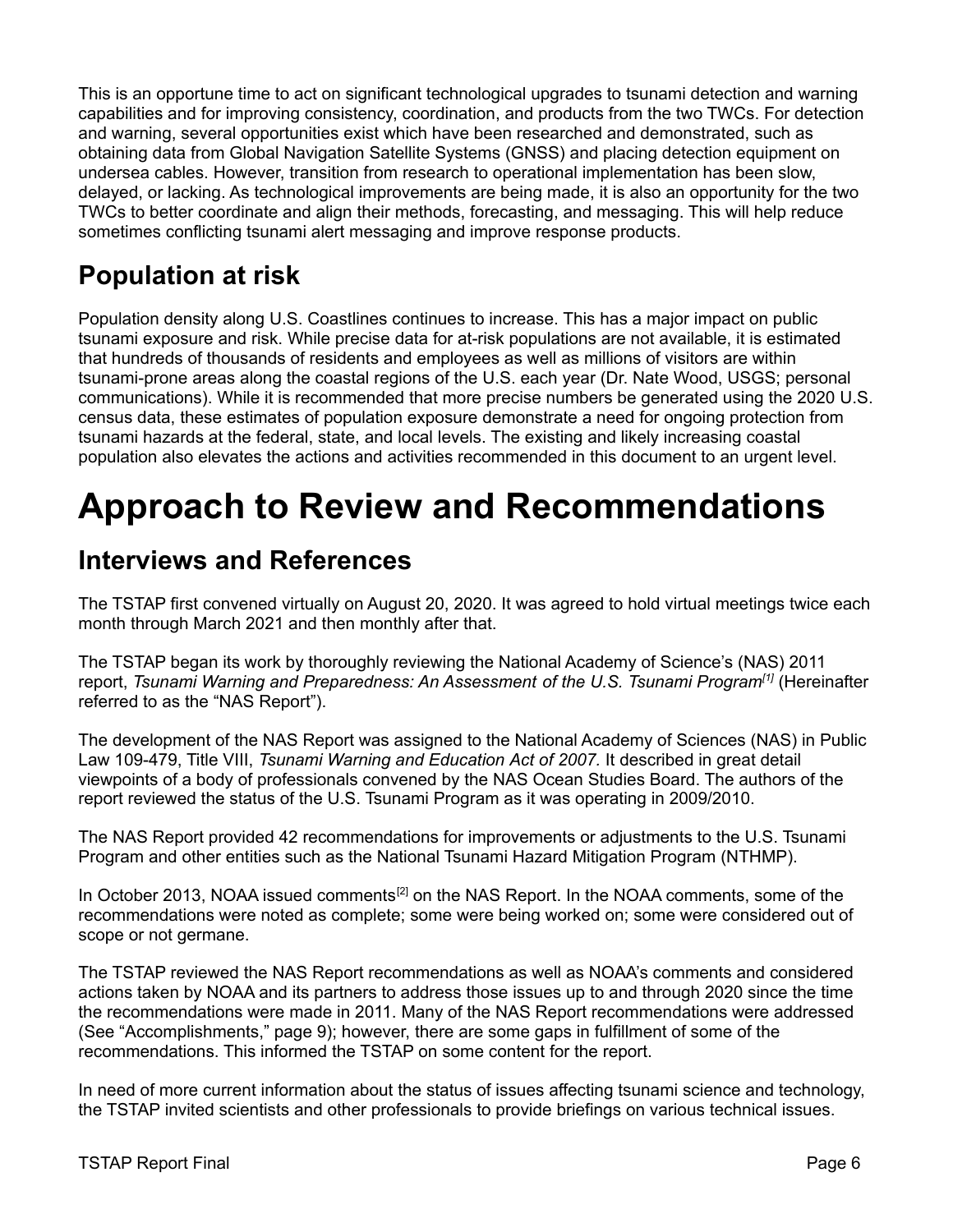TSTAP leadership developed questions for the briefers to address matters identified from the TSTAP review and update of the NAS Report's Recommendations.

The following professionals briefed the TSTAP between September 2020 and March 2021:

- Mr. Michael Angove, Tsunami Program Lead, NOAA/National Weather Service
- Dr. Diego Arcas, Director, NOAA Center for Tsunami Research
- Dr. Lori Dengler, Professor Emeritus, Humboldt State University
- Dr. Paul Earle, Director of Operations, National Earthquake Information Center, U.S. Geological Survey
- Dr. James Gridley, Director, National Tsunami Warning Center
- Mr. Michael Hornick, Natural Hazards Program Specialist, FEMA Region IX
- Mr. John McCandless, Community Planner, FEMA Region X
- Dr. Charles (Chip) McCreery, Director, Pacific Tsunami Warning Center
- Dr. Summer Ohlendorf, Science Operations Officer, National Tsunami Warning Center
- Dr. Jeff Payne, Director, NOAA Office for Coastal Management

### **Organizing Recommendations**

The TSTAP documented its findings and observations based on its reviews of recommendations from the NAS Report and the professional briefings from scientists and professionals. From there, draft recommendations were reached through a collaborative process. Half of the TSTAP meeting times were dedicated to discussion of the recommendations-in-development, and the background, findings, and observations that support the recommendations in this report.

Informed by the scientific briefings and with input from Federal agency liaisons, the TSTAP collaborative process determined the ultimate organization of this report and its recommendations. The TSTAP:

- Listed findings and observations along with recommendations related to gaps or concerns about the current state of affairs of the NOAA Tsunami Program.
- Reviewed and consolidated as many as 100 individual and specific recommendations to align and organize them along the lines of the seven focus areas identified in the driving legislation.
- The resulting list of 22 recommendations were further reviewed during a TSTAP meeting to discuss prioritization. Consensus on priorities was not achieved by discussion, so the TSTAP members ranked the recommendations on three criteria: a) opportunity -- is it the right time for NOAA to be working on this issue considering available resources, time, and human capital? b) national scope/priority -- is it a priority of national scope and consequence, or geographically/regionally limited? c) public safety and property -- how does the recommendation directly address public- and life-safety and/or protection of property?
- The TSTAP considered using the Analytical Hierarchy Process (AHP) to rank recommendations, but AHP was exceptionally complicated and such an academic approach was not necessary to achieve the prioritization goal.
- A simple mathematical approach was applied where members were asked to rank by forced choice (1,2,3, with no ties). Results were averaged and standard deviations among ranking averages were computed. There was consistency among individual member rankings, though not all were the same.
- The results from the ranking exercise were used as a guide to develop the sequence of the recommendations by priority, but also included consideration of "what needs to be done first? What comes next?" or "you can't do this unless you do that first," and so on.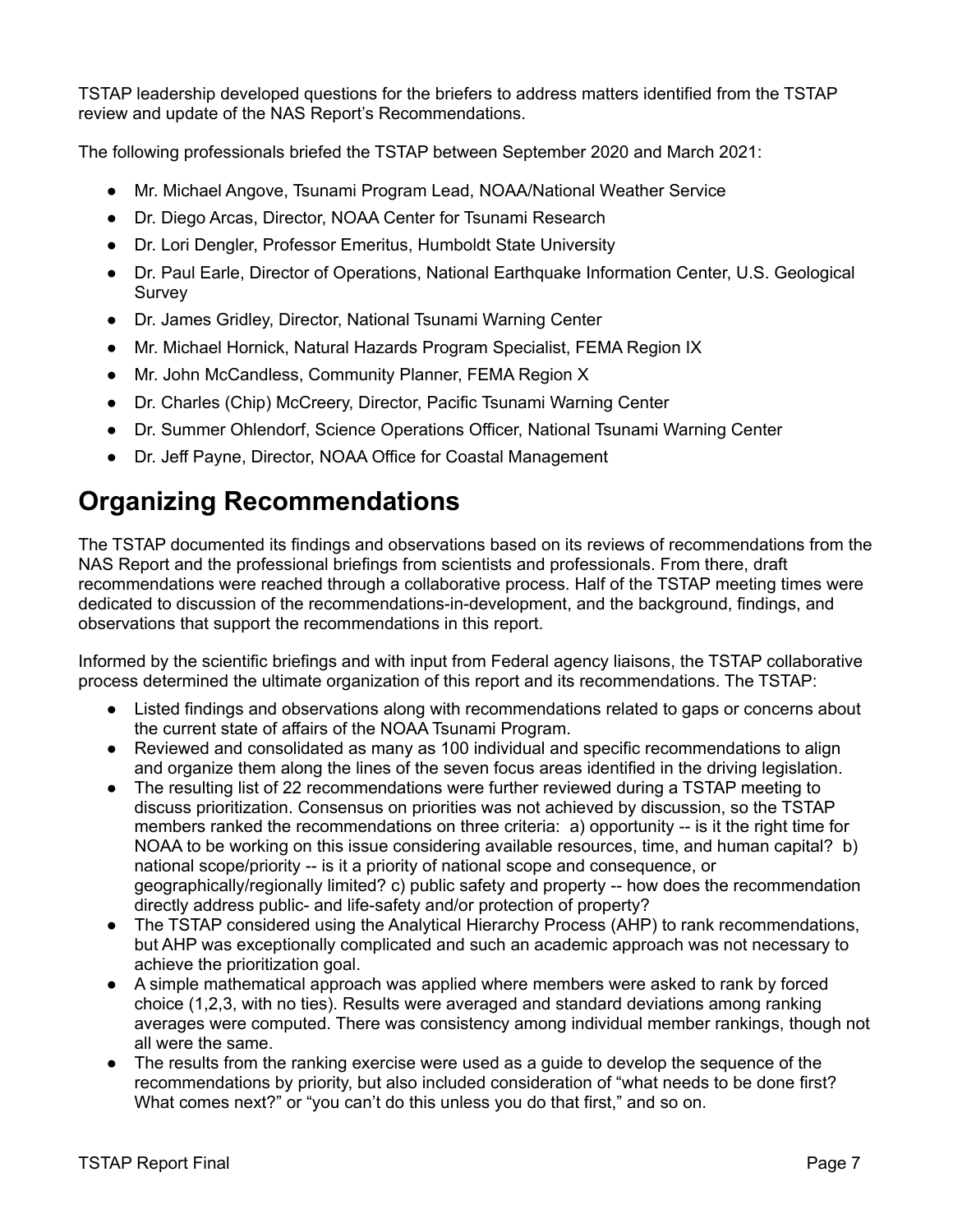Though tedious, this process is replicable by any group of SMEs. The results were clear, consistent, and confirmed a consensus without objection from any individual TSTAP members.

## <span id="page-12-0"></span>**Accomplishments of the NOAA Tsunami Program and its Partners**

The TSTAP found that progress on several NOAA Tsunami Program activities had been made in addressing the recommendations from the NAS Report in addition to other issues identified after tsunami events over the past decade. Work, both internal and external to NOAA, has improved the U.S. Tsunami Warning System and tsunami preparedness and mitigation at the state and local levels. Before describing these accomplishments, we highlight the important partners NOAA collaborates with to accomplish its goals.

### **Expanding Partnerships and Collaboration to Accelerate Progress**

#### **Who are the partners? How do they interact with NOAA?**

1. U.S. Geological Survey (USGS)

The USGS is a science bureau within the United States Department of the Interior. The chief activity of the USGS on which NOAA relies is the science about the natural hazards that threaten lives and livelihoods, particularly earthquakes. The USGS National Earthquake Information Center (NEIC) based in Golden, Colorado, is an important partner to NOAA/NWS Tsunami Warning Centers to evaluate and provide information about earthquakes that may be tsunamigenic. Further, USGS research has led to significantly improved application of knowledge so that tsunami source characterization, modeling, forecasting, and warning can be more accurate and time-saving for public safety. Additionally, USGS scientists collaborate with state partners for improved tsunami risk assessments, safety analysis, mapping, and outreach/education.

2. Federal Emergency Management Agency (FEMA)

FEMA has been a partner with the NTHMP since its inception. FEMA provides advice, technical support, and funding to improve state and local capacity-building, earthquake and tsunami mitigation planning and actions. FEMA has helped support planning and construction of vertical evacuation structures along the U.S. West Coast as well as preparedness and mitigation products for ports and harbors. FEMA's software, *Hazus-Tsunami*, is used to estimate losses from earthquakes and tsunamis and is an important tool for understanding economic losses as well as estimating injuries and fatalities. The TSTAP also desires to have more engagement by FEMA on actions related to coastal land use as FEMA becomes more active with climate change and response to the threat of sea level rise and increased coastal erosion and sedimentation.

3. National Tsunami Hazard Mitigation Program (NTHMP)

In 1995, recognizing the tsunami threat to the United States, the U.S. Congress directed NOAA to form and lead a federal/state working group to develop a plan for reducing tsunami risk to U.S. coastal communities. This group formed what has become a model for federal/state partnerships—the NTHMP. Today's NTHMP includes representatives from NOAA, FEMA, USGS, and 28 U.S. states and territories (states). This strong and active partnership connects states with the Federal agencies responsible for the U.S. Tsunami Warning System and brings together the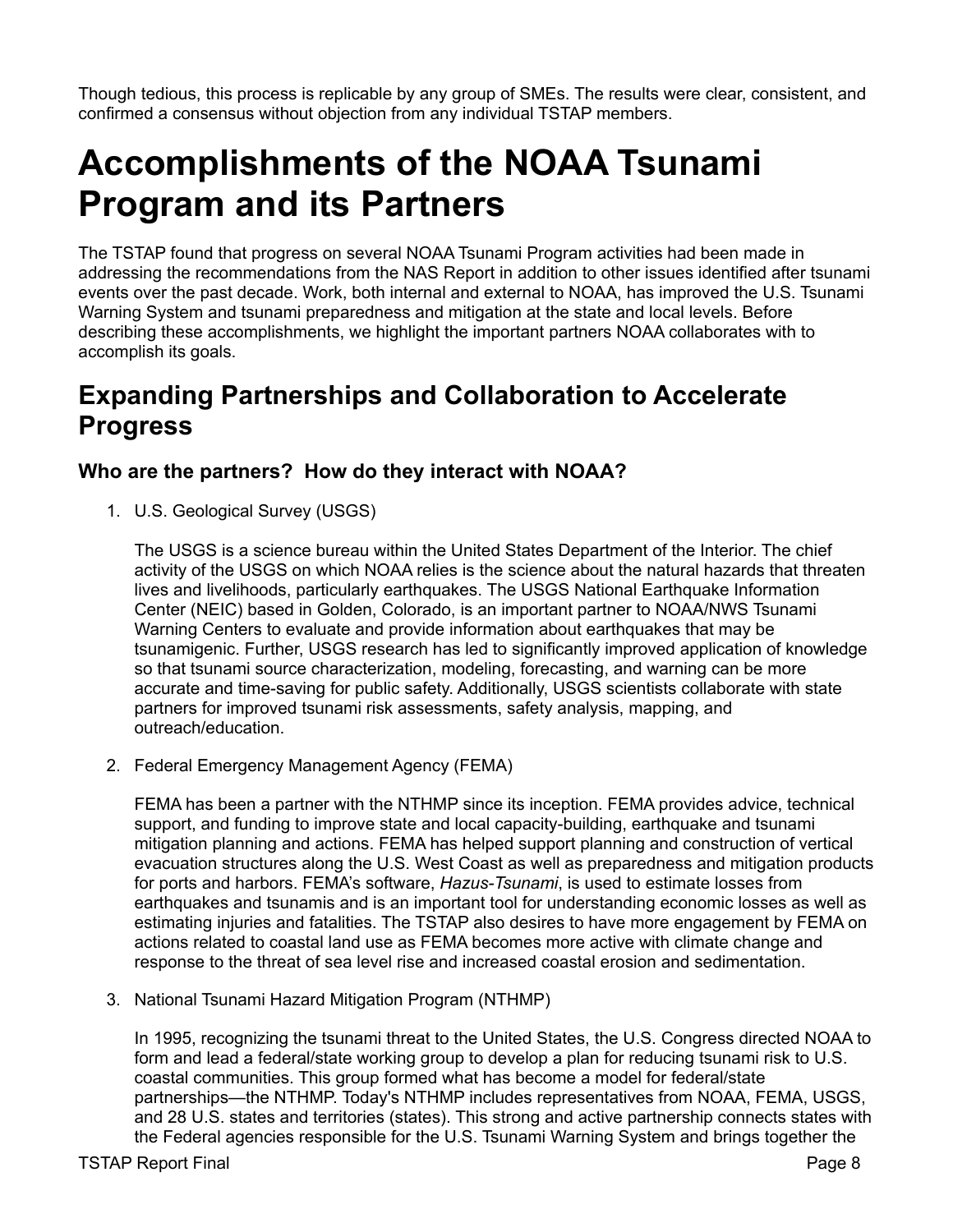expertise and experiences of all the partners. This enables all levels of government to work together toward the common goals of protecting lives and reducing economic losses from tsunamis at the community level.

4. American Society of Civil Engineers (ASCE)

The ASCE provides initial building standards and commentary to the International Building Code as well as building codes developed by U.S. states and local governments. In 2016, the ASCE Tsunami Loads and Effects Subcommittee developed building standards for critical and essential facilities in the U.S., including standards for designing and constructing tsunami vertical evacuation structures. The ASCE continues to work on improving mitigation strategies to reduce impacts from hydrodynamic forces, debris impact, and foundation scour. Although not a direct partner with the NOAA Tsunami Program, some coastal states within the NTHMP see value in utilizing the expertise of the ASCE and encourage more collaboration between the NOAA Tsunami Program and the NTHMP in future building code revisions and updates to probabilistic tsunami hazard analysis.

### **Accomplishments of the NOAA Tsunami Program and Partners**

NOAA, its Line Offices, and its partners have implemented many planning efforts and created products over the past decade related to the seven topical categories outlined in *the Act*: research, detection, forecasting, warning, mitigation, resiliency, and preparation. During the TSTAP review of the NAS Report as well as during scientist/professional briefings, the following accomplishments for the NOAA Tsunami Program and its partners were noted:

- Consistent 24/7/365 x 2 staffing of both NOAA/NWS Tsunami Warning Centers in Hawaii and Alaska.
- Improvement of tsunami detection
	- Increased and localized seismic monitoring, both contracted exclusively by NOAA (Hawaii, Alaska, Puerto Rico, U.S. Virgin Islands) and extensively supplemented by the USGS.
	- Expansion, ongoing maintenance, and significant technological improvements of Deep Ocean and Assessment of Tsunami (DART®) stations and network.
	- Development and deployment of tsunami-capable water level stations by NOAA National Ocean Service Center for Operational Oceanographic Products & Services (CO-OPS). A few additional water level stations have been independently deployed by both Tsunami Warning Centers for greater accuracy of water levels on certain coastlines of Hawaii and the Aleutian Islands of Alaska.
- Significant improvements to tsunami forecasting and accuracy to tsunami modeling, including evaluation benchmarking by the NTHMP.
- Support for robust capacity-building, hazard assessment, preparedness, mitigation, recovery, warning coordination, and public outreach & education among U.S. states and territories through the NTHMP and ongoing grant funding provided by the NWS as appropriated by Congress.
- Development of guidelines for production of evacuation maps to foster consistency in format and quality across the United States were developed in 2012 by the NTHMP and were updated in 2016.
- NOAA's National Centers for Environmental Information (NCEI), in collaboration with the USGS, developed and published the National Tsunami Hazard Assessment titled: *U.S. States and Territories National Tsunami Hazard Assessment: Historical Record and Sources for Waves*. This assessment was updated in 2015.
- Development and launch of a single website, tsunami.gov, that represents information from both U.S. Tsunami Warning Centers in near real-time. (More work on this website is also recommended – see related recommendation on Page 15.)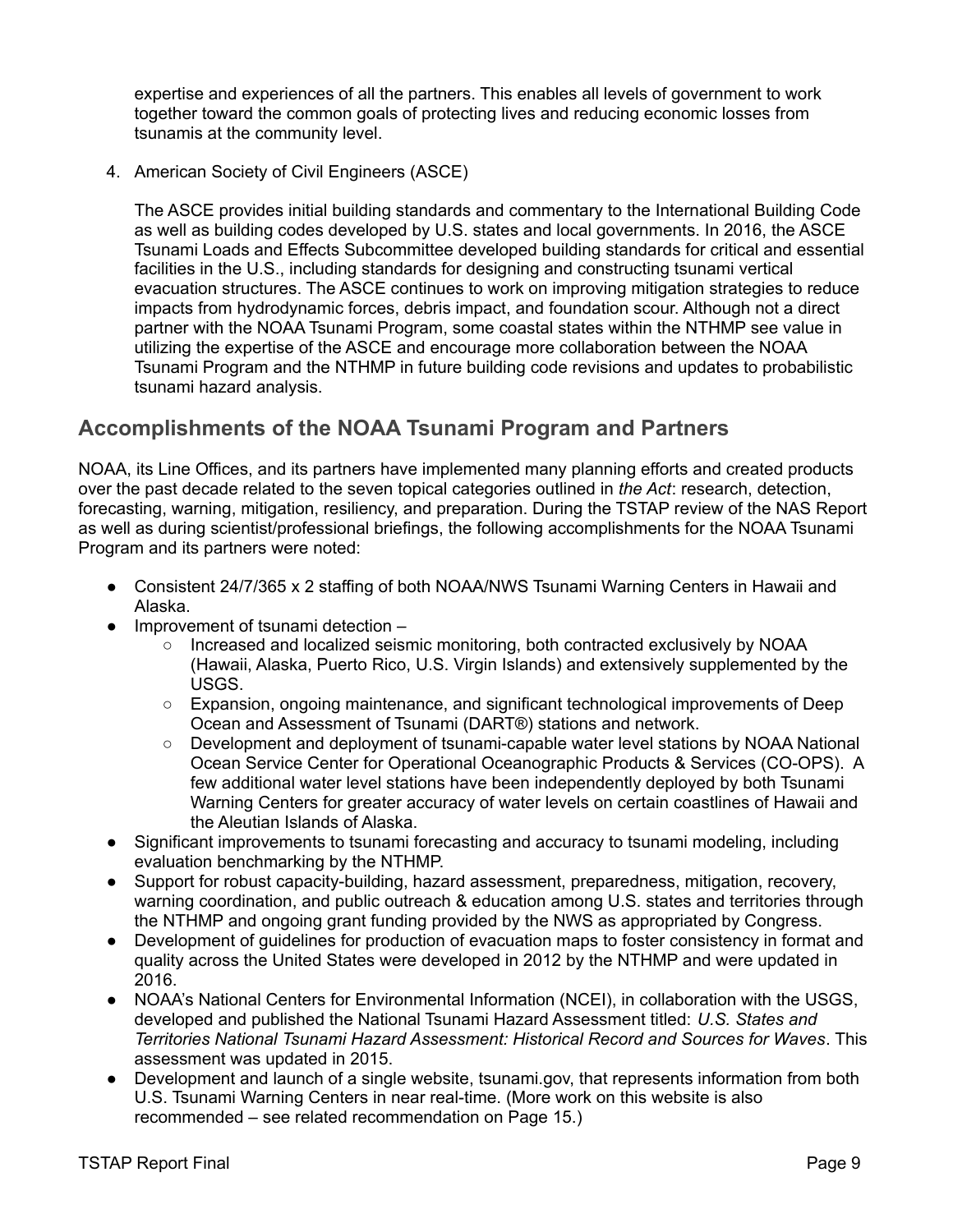- FEMA developed *Guidelines for Design of Structures for Vertical Evacuation from Tsunamis,* a comprehensive guidebook for state and local personnel to consider how to strengthen structures on the coast that can serve for purposes of access to nearby vertical evacuation when a tsunami strikes. FEMA updated these Guidelines in 2019 and offers workshops and training for state and local partners regularly.
- FEMA developed and deployed *Hazus-Tsunami* which is a software tool that supports tsunami loss estimation for potential losses from tsunami hazards. This software enables users to anticipate the consequences of future tsunamis and to develop plans and strategies for reducing risk.
- The creation of ASCE 7-16 Standards and Commentary provides the foundation and framework for the first significant tsunami building code to protect essential and critical structures in western U.S. states. ASCE 7-22 will provide updates to these Standards as well as Tsunami Design Zone maps in several states using improved mapping techniques.

## **Recommendations for Implementation**

The NOAA Administrator or delegate is requested to:

- 1. Develop a plan and schedule for addressing the TSTAP's recommendations and other program priorities. If NOAA indicates a particular recommendation cannot be addressed due to a lack of resources, an estimate of the resources needed should be provided to the TSTAP with an explanation.
- 2. Provide periodic updates on how recommendations are being addressed and who is working on them. It is recommended that NOAA provide a semi-annual progress report on how the recommendations are being addressed.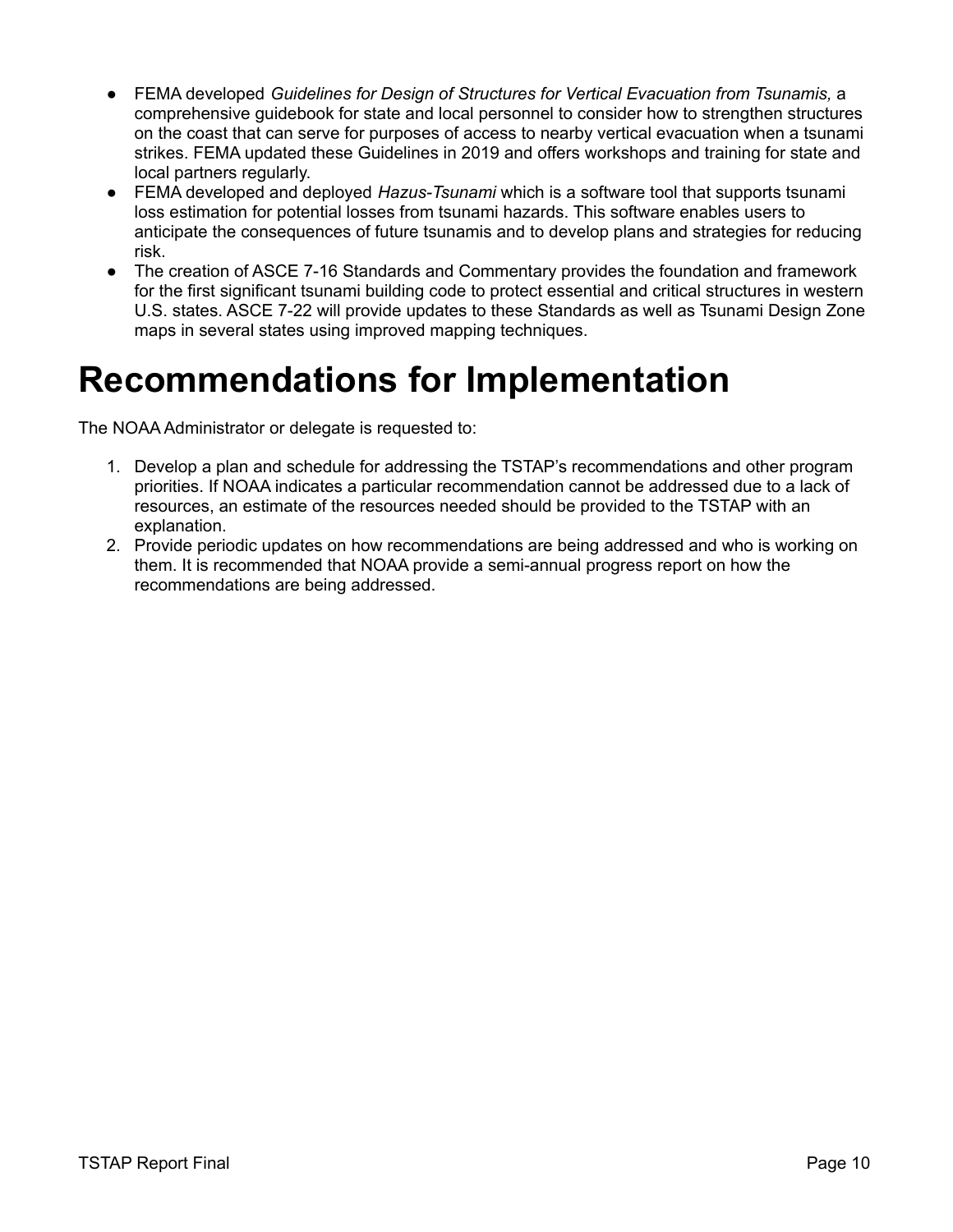## <span id="page-15-0"></span>**Recommendations**

### <span id="page-15-1"></span>**1. Improve unification and capabilities of the Tsunami Forecast System.**

1.1. It is recommended that NOAA align and consolidate TWCs and overhaul the forecast system to unify detecting earthquake parameters and produce the same products (e.g., forecast wave heights).

**Disparity in earthquake solutions and forecast messages:** When an earthquake happens, particularly in the Pacific Basin, each TWC performs an independent analysis of the earthquake event. Although there are procedures in place to ensure multiple potentially contradictory sets of parameters are not published, these independent analyses can lead to different interpretations of the tsunami source and potential impacts. Often the TWC published parameters will be in conflict with the official USGS parameters, creating additional confusion.

Each TWC Director has stated in briefings to the TSTAP that the TWCs are so busy during the initial seismic analysis phase that they do not coordinate with each other. Sometimes one TWC copies the analysis from the other center into its products, and sometimes they do not.

It would be prudent to use a single analysis of the precipitating event to eliminate inconsistency and confusion, and to prevent public safety officials potentially making decisions based on "least-case" scenarios of their own choice. Social science studies of behavior in response to risk indicate that a majority of decision-makers will choose the least worrisome of data presented to them<sup>[3]</sup>. Further, social science studies indicate that most decision-makers and the public do not want to believe (or deny) danger or harm [4]. People tend to pick the least harmful scenario if given a choice.

**Consistent Tsunami Products**: There is an inconsistency between the National Tsunami Warning Center (NTWC), Palmer, Alaska, and the Pacific Tsunami Warning Center (PTWC), Honolulu, Hawaii, in the tsunami forecast information provided to their designated service areas (DSAs) (formerly "areas of responsibility" [AORs]). For example, during a tsunami event, the NTWC provides forecast tsunami wave height information (amplitudes) for about 100 locations along the West Coast and Alaska, however the PTWC does not provide any forecast wave heights to their DSA<sup>[5]</sup>. States and communities have found that this forecast wave height information is very valuable for their response efforts, it provides knowledge of what level of tsunami hazard to anticipate. One example of this is that California uses these forecast wave heights along with the NWS forecasted storm and tidal information to estimate the "total water" flood elevation for their coastal communities and harbors. With this, they can recommend potential adjustments in real-time response activities and products to communities during distant-source tsunami events<sup>[6]</sup>. Expanding the number of forecast locations and providing consistent forecast products by the TWCs would be beneficial to decision support for communities. With two TWCs, product consistency and accuracy should be of great importance.

1.2. It is recommended that NOAA undertake a comprehensive, enterprise-wide technology upgrade for the warning system/program.

**Technology Upgrade:** The existing warning software is outdated and not purpose built, consisting of a series of patches and fixes developed over decades as complicated alert and warning issues have been discovered. In addition, there are features that states and territories need, such as additional coastal alert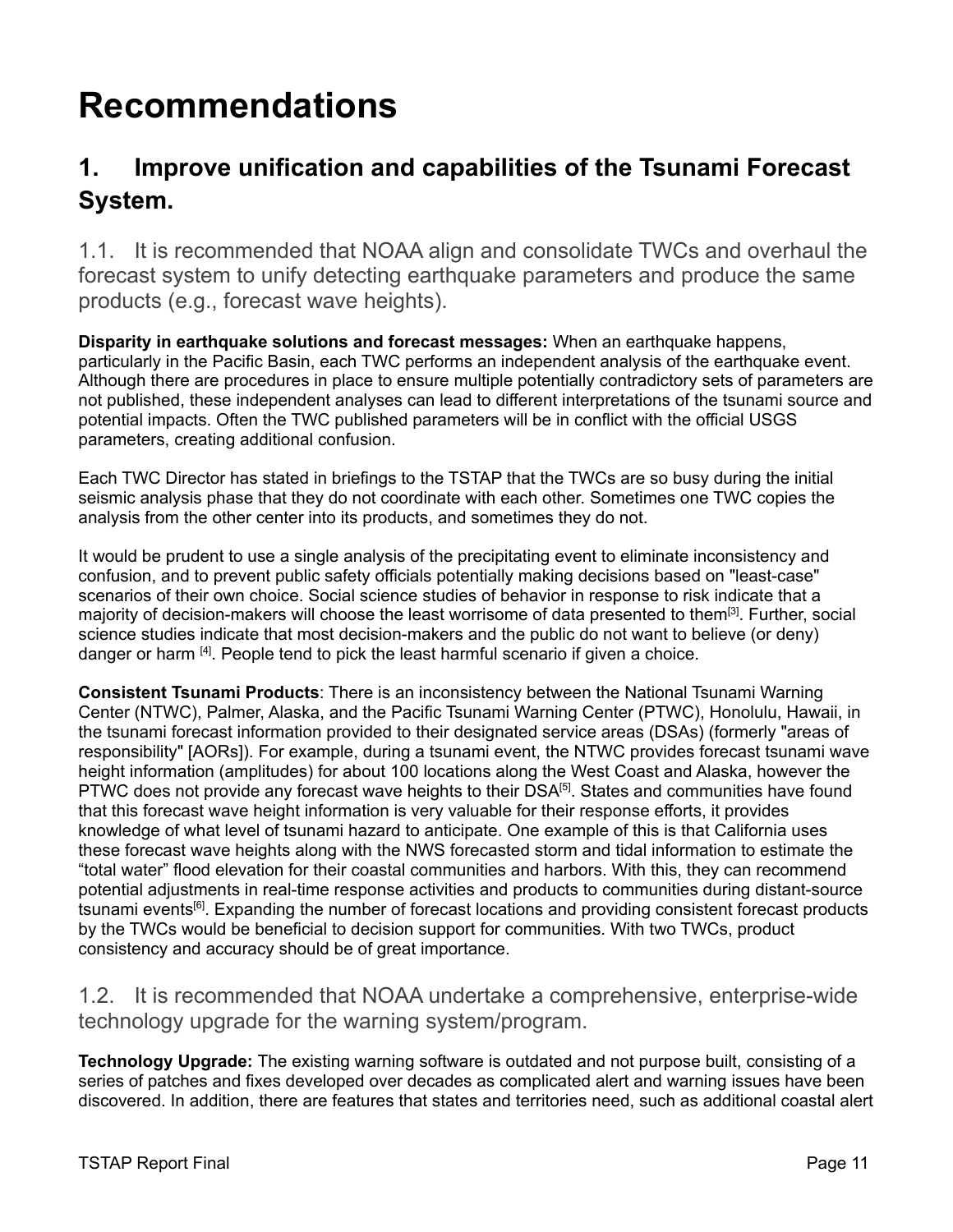segments, and refinements to special procedures areas, that the current system is unable to provide. Moreover, TWC earthquake analysis systems are outdated and difficult to maintain and manage.

USGS and NOAA missions do not fully overlap, but both agencies are interested in improving the timing and accuracy of automatic results and reducing the time to determine the earthquake mechanism (e.g., Centroid Moment Tensor [CMT]).

There could be stronger collaboration in these areas between NOAA and USGS which may also allow NOAA to re-evaluate the need to maintain an independent seismic analysis capability. The current overarching analysis systems in both TWCs are based on outdated technologies and are in urgent need of replacement whereas fundamental systems at the USGS-NEIC have been overhauled more recently. Continuing use of NOAA systems will endanger the TWC mission as support and maintenance of outdated software and architectures becomes more and more challenging. Similarly, expansions needed by new technologies (such as GNSS) are difficult to implement.

**TWC Unification and Software:** The existing software and systems are outdated and in order to bring the system up to date, a large overhaul is needed. Improved unification and capabilities of the Tsunami Forecast System are required. Since 2015, the NWS has invested significant funding for I.T. modernization and harmonization of the TWC detection and alerting systems. While hardware upgrades were made at both TWCs, comprehensive software systems needed to unify TWC operations have yet to be designed, deployed, tested, and brought to full operation.

1.3. It is recommended that NOAA strengthen the collaborative relationship and expand MOU with the USGS for identifying earthquake parameters and source mechanisms.

**Strengthening NOAA/USGS Collaboration**: Initial tsunami warning messages are typically based on the location, depth, and magnitude of the source earthquake. These are parameters produced by both the two TWCs and the USGS during an earthquake. There is significant overlap between the USGS and NOAA earthquake monitoring missions, but fundamental differences exist. NOAA's focus is on speed for tsunami warning with set time requirements to release information whereas the USGS's focus is on accuracy for shaking impact assessment (ShakeMap ground shaking estimates and Prompt Assessment of Global Earthquakes for Response [PAGER] fatality and economic loss estimates). The USGS currently has release-time goals that are focused almost entirely on solution, quality, and accuracy. The different missions have led to optimizing different aspects of software, operations, and focused development and research that improves robustness and source characterization of earthquakes. The missions are different but both NOAA and the USGS benefit from faster and more accurate solutions.

The TSTAP recommends a full review of NOAA and USGS capabilities and requirements to determine how the USGS and NOAA can benefit from tighter collaboration given their overlapping missions. This collaboration can cover different responsibilities on several levels, such as more simply assigning responsibility to the USGS for generation of basic earthquake parameters to the creation of a joint operations center. Both of these options could require considerable investment and planning. A more easily attainable goal that can be started before a full review would be more efficient sharing of current products such as earthquake moment tensor information. Additionally, generation of rapid models of earthquake faulting (finite fault models), based on either seismic waveform analysis or GNSS offset measurements could be attainable in the short term. Coordination of software development is another area to be explored as well as tighter integration with the operation of seismic stations. The TWCs and the USGS currently share data and occasional station maintenance with NOAA through the Hawaii and Alaska Volcano Observatories. This coordination could be strengthened by leveraging the Albuquerque Seismological Laboratory, a premier center that installs, operates, and maintains seismic stations worldwide.The Government Accountability Office (GAO) Report (25 March 2021) titled *Earthquakes: Progress Made to Implement Early Warning System, but Actions Needed to Improve Program*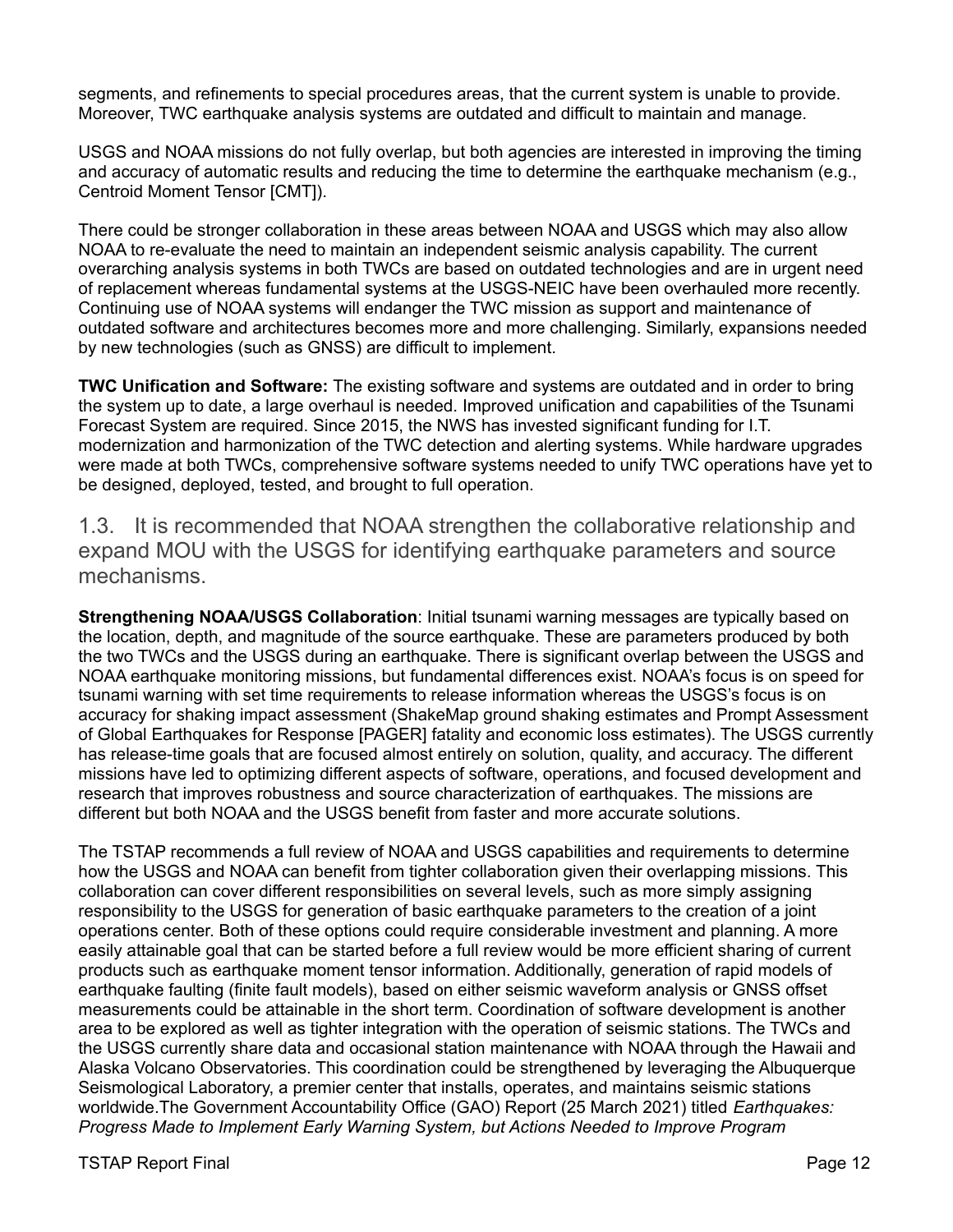Management<sup>[7]</sup> says on Page 61, "NWS officials said they have discussed partnering with USGS, such that the National Earthquake Information Center would provide preliminary results regarding the source and magnitude of an earthquake to the Tsunami Warning Centers within five minutes, or perform the analysis for them. However, NWS officials stated they were unsuccessful in engaging USGS officials because USGS is not required to provide its preliminary analyses to the NWS." The GAO report suggested that the NWS-USGS MOU be revised to address this issue specifically. This would be a good opportunity for other potential areas of coordination and collaboration to be explored and added to this MOU.

**Non-seismic source tsunamis:** Some tsunamis are created by non-seismic hazards such as landslides, volcanic activity, and even offshore storm activity (meteotsunamis). NOAA, the USGS, and state geological surveys have expertise in identifying areas where these hazards exist but there has been no standardized system developed for real-time monitoring of the activity, tsunami potential, and tsunami risk from these sources. In the short term, states have the capability to set up regional collaborative working groups to which they may invite Federal partners. For example, the State of Alaska has developed an interagency science team, which includes NOAA and the USGS, to monitor activity of the Barry Arm Landslide and its potential for generating a tsunami which could impact nearby coastal communities. The TSTAP endorses further collaboration between state and Federal partners on such activities. Over the long term to address this issue, NOAA and the USGS should explore improving integration of the non-seismic sources into the tsunami forecast databases within the NOAA Tsunami Warning System. This will improve the consistency and accuracy of tsunami warnings related to these sources.

1.4. It is recommended that NOAA ensure sufficient backup capabilities for tsunami forecasting and alerting.

The two TWCs (NTWC and PTWC) have independent technology and standard operating procedures. Each TWC is meant to support each other, especially if one TWC is unable to function and the other must step in as a backup. However, due to the different geographic regions they serve and the myriad of fixes to the forecasting system since each center's inception, there are certain parameters that are not unified between the TWCs.

The TWCs do not perform regular exercises to test backup capabilities for typical earthquake events

Act citation: §3203. Tsunami forecasting and warning program, (d) Tsunami warning centers, (1) In general--The Administrator shall support or maintain centers to support the tsunami warning system required by subsection (c). The Centers shall include-(A) the National Tsunami Warning Center, located in Alaska, which is primarily responsible for Alaska and the continental United States: (B) the Pacific Tsunami Warning Center, located in Hawaii, which is primarily responsible for Hawaii, the Caribbean, and other areas of the Pacific not covered by the National Center; (3) Fail-safe warning capability--The tsunami warning centers supported or maintained under paragraph (1) shall maintain a fail-safe warning capability and perform back-up duties for each other.

or for complicated and unique events that require use of special procedures that are the primary domain of the NTWC. An example of this is an earthquake on the Seattle fault (in Washington State) which would invoke a NTWC special procedure for alerting. Further, the NTWC's special procedures are not tested regularly through exercises with state partners.

Backup capabilities of the PTWC to implement the NTWC's special procedures have not been practiced. Regular exercises to ensure sufficient backup capability and synchronization of the NTWC's special procedures (as well as core alerting capabilities) would be helpful to ensure complete and thorough backup capabilities.

It is imperative that the TWCs improve collaboration to demonstrate they can provide backup functions for each other. In addition, with limited staff and resources available at both TWCs, NOAA should perform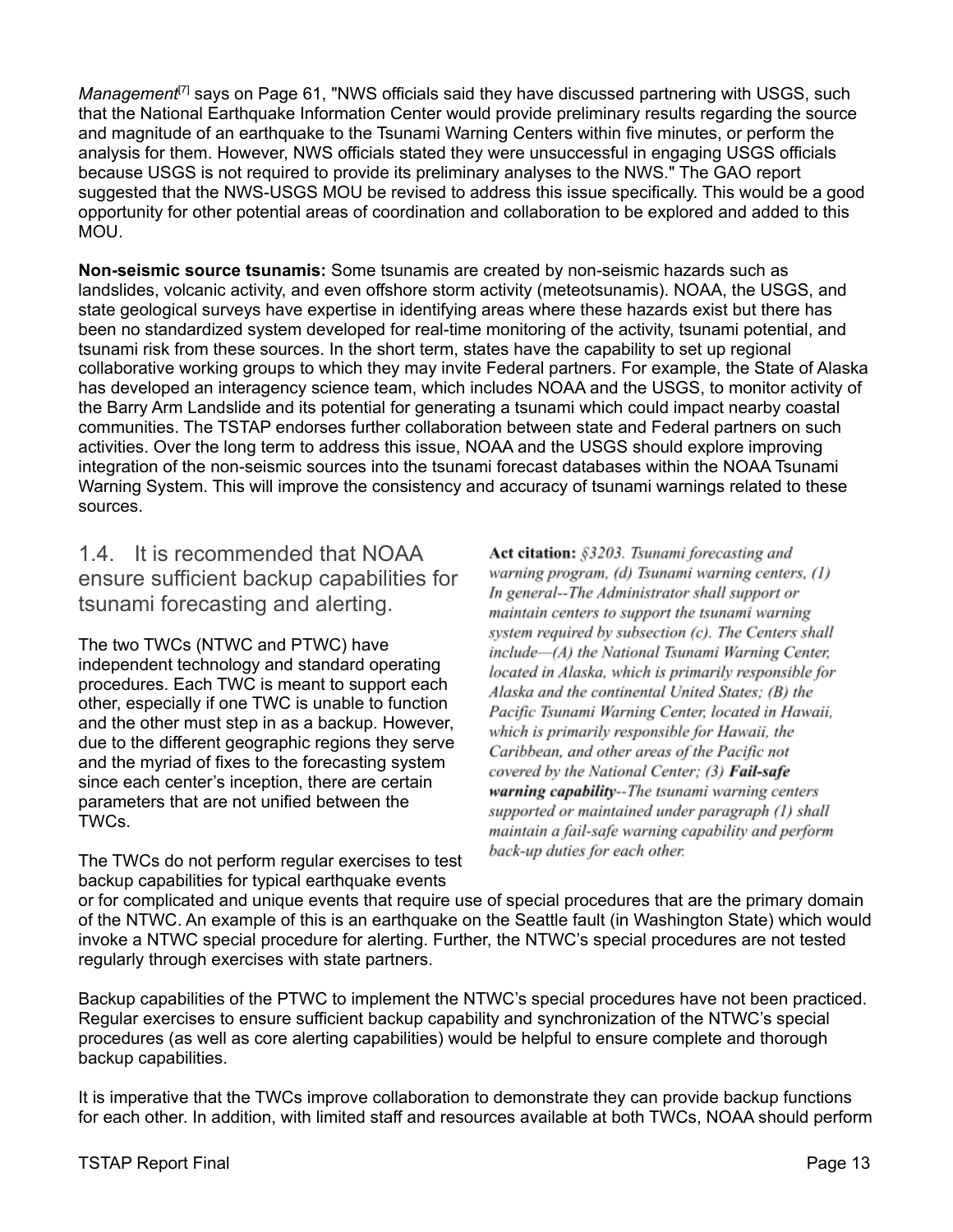a study to determine if continuing to have two Warning Centers is the best alternative for seamless and consistent alerting.

### <span id="page-18-0"></span>**2. Improve Tsunami Detection and Observation Systems**

2.1. It is recommended that NOAA increase development and improve dissemination of observation networks like tide gauges, web-cameras, and real-time observer programs.

NOAA utilizes a network of DART® sensors and coastal tide gauges to monitor and record tsunami activity. This network is used for detection, determining when tsunami alerts should be reduced or cancelled, and post-tsunami model validation. Because DART ® sensors can be costly to deploy, maintain, and keep fully functional, increasing the number of tsunami monitoring and observation points using other technologies (tide gauges, web-cameras, field observers, etc.) will help fill in gaps in the network and enhance the entire Tsunami Warning System. NOAA has information on various methods that can be applied to expand this network using low-cost alternatives. One such alternative is installation of "tsunami water level gauges" by NOAA's National Weather Service which have a lower cost to develop and are easier to maintain than the more complex tide gauge instruments installed by NOAA's National Ocean Service. These networks are typically established through Federal and state resources and can be maintained by state and local agencies.

#### 2.2. It is recommended that NOAA expand detection capabilities to all seismic and non-seismic sources.

Both TWCs have identified an imperative for faster and more accurate alerting which can be enhanced with more tsunami-capable tide gauges with a high speed and high frequency transmission of data to be able to detect non-earthquake tsunami sources (landslides, glacial collapse, etc.). Increased density of tide gauges can provide and validate forecast information to at-risk population centers. Increased tide gauge density can also be used to monitor storm surge, coastal flooding, and sea level rise.

Existing observational capabilities at the TWCs include seismic data, DART ® buoys, tsunami-capable tide gauges, and a few local water-level gauges. Additional capabilities suggested include a range of solutions including low-cost tsunami gauges, installing pressure sensors on deep-ocean industry fiber-optic cables, using GNSS-based ground data to infer deformation more precisely related to earthquakes that cause tsunamis, and taking advantage of spaced-based tsunami detection means. If these data streams were included in operational decision-making space, then tsunami forecasts and alerts would dramatically improve in both timeliness and accuracy as well as increase capability for alerting for non-seismic tsunami sources.

The National Science Foundation (NSF) has deployed fiber optic cables used for ocean observing; however, those cable systems are not operational for tsunami detection purposes.

2.3. It is recommended that NOAA work with NSF and international partners to share and expand the use of GNSS to determine fault rupture extent and movement.

The core system (Earlybird) at NTWC to evaluate detection data is old and written in proprietary code. Updating this system is necessary for incorporating new data such as Global Navigation Satellite System (GNSS) to improve forecasts.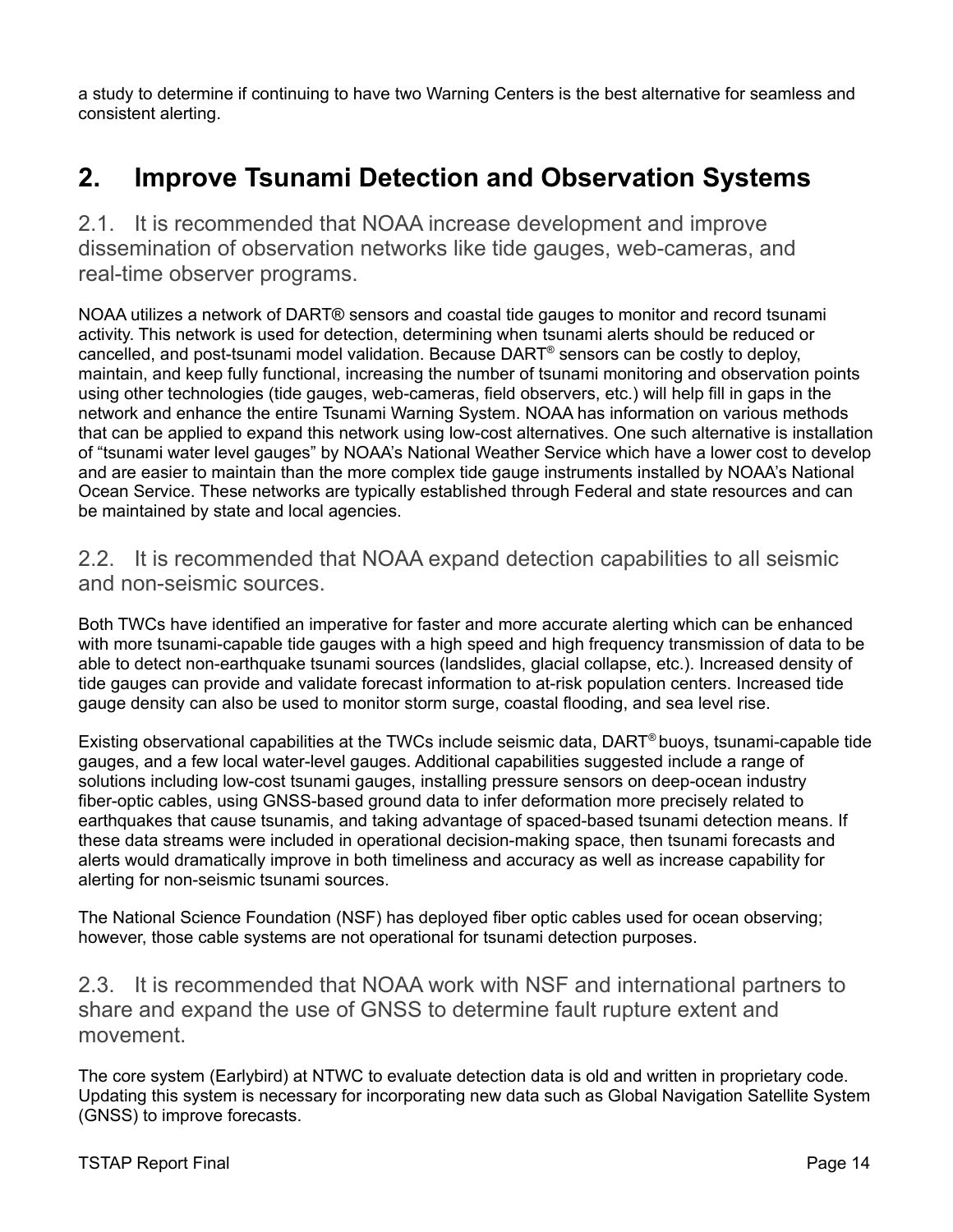GNSS data capture, interpretation, and application is a critical need for rapid understanding of earthquake magnitude for large earthquakes (M 7.0 or higher). By maintaining and building out this system and integrating it into TWC workflow it could help to characterize earthquake magnitude and assist with alerting the appropriate coastlines as seismic solutions are being solved and updated. This is crucial for providing critical alert messages and not underestimating magnitude as was the case for the 2011 magnitude 9 Great East Japan event. The networking and computational requirements are significant and would need to be included in TWC upgrades in the future.

The GNSS network (in the U.S.) was originally deployed strictly for research and is currently operated almost entirely with NSF funds. NSF has indicated it will partially divest from this support in the near future<sup>[8]</sup>. For example, they will continue to maintain the network but not pay for the added cost of serving data in real-time and with low latency. Worldwide networks from international partners which can provide important data are slowly opening access. Facilitating ingestion of these new data streams into TWC operations is important.

2.4. It is recommended that NOAA further consider the use of airborne and satellite observing platforms.

Ship time to operate and maintain DART® buoys is an ongoing concern and is very expensive (\$12M annual). Remote sensing approaches are newer technology enhancements for tsunami detection and may be both more efficient and significantly less expensive to operate and maintain. In addition to exploring expanding land-based technologies such as tide gauges, NOAA should investigate the use of airborne and satellite observing platforms to supplement land- and ocean-based approaches.

### <span id="page-19-0"></span>**3. Provide More Extensive, Consistent, and Accurate Tsunami Messages and Products**

3.1. It is recommended that NOAA improve the integration of TWC warning functions with USGS, state, and local warning needs and functions.

There is a need to collaborate with states and USGS regarding tsunami warning functions particularly in coordination with the USGS operated ShakeAlert Earthquake Early Warning (EEW) system used in CA, OR, & WA. This is also an area that could benefit from discussion among federal partners (primarily NOAA and USGS) regarding coordination between themselves and states with respect to the relationship between EEW and tsunami warning. Both USGS EEW and NWS tsunami warning will generate a Wireless Emergency Alert (WEA). These will likely be at different times (EEW first; tsunami warning 4/5 minutes later) and may alert different geographic zones. We find that having two WEAs for the same event can be confusing for public safety professionals and the public unless the differences are thoroughly explained and understood. Additionally, there has not been a test of EEW and tsunami warning WEA messaging for the same earthquake event; it is unknown how these two critical alerts will be delivered and if the system at FEMA that broadcasts WEAs (IPAWS) will be able to handle it.

3.2. It is recommended that NOAA improve tsunami message composition and dissemination methods including updating the tsunami.gov website, creating a single domestic bulletin, and early messaging before a tsunami forecast is developed.

**Tsunami.gov:** The website tsunami.gov is the authoritative source for the most up-to-date information on tsunami alerts and bulletins. Unfortunately, this website has a history of crashing when a large number of people visit it at the same time. In response to site overload and significant delays in providing data, the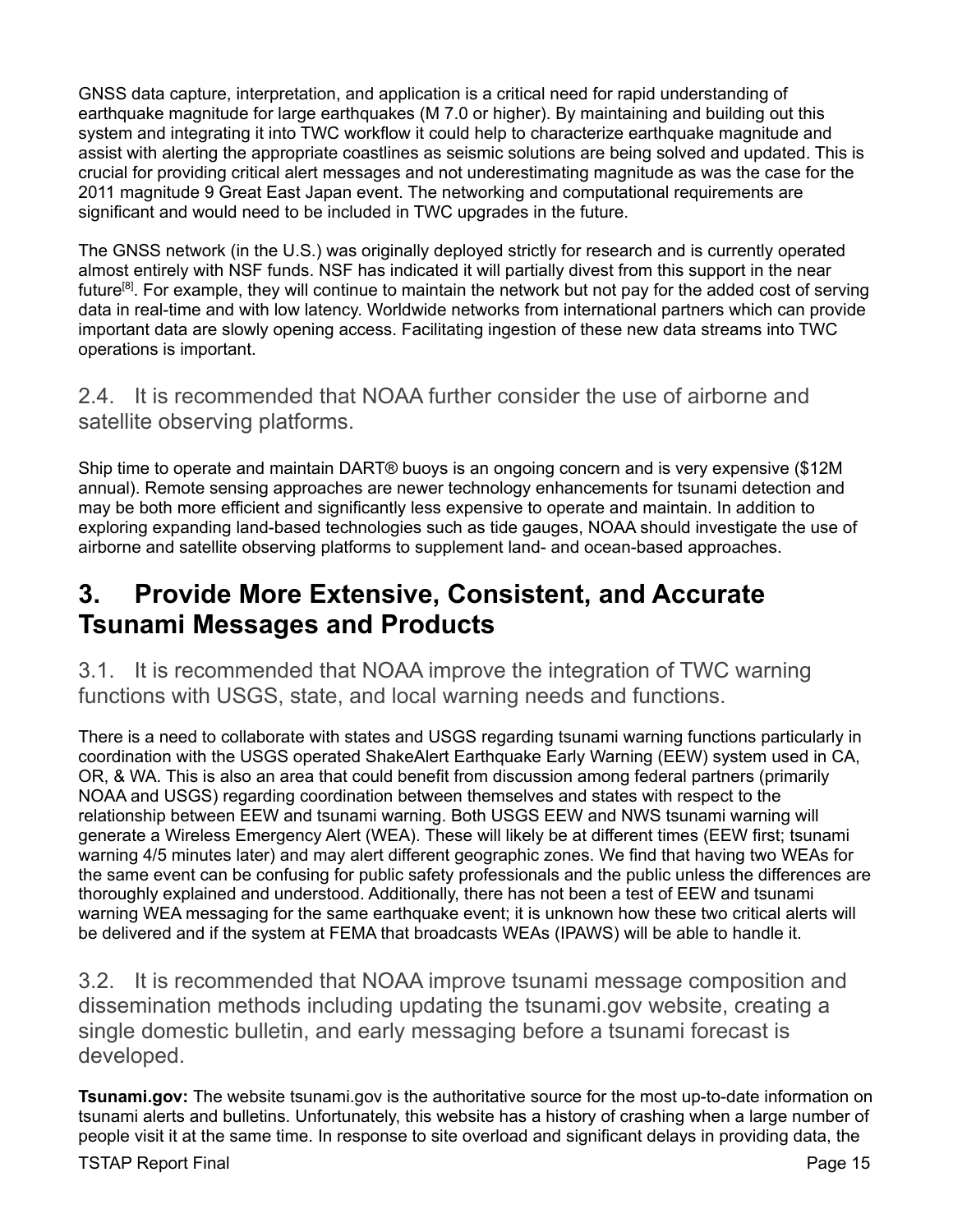NWS has implemented improvements designed to increase uptime during heavy use periods. A large tsunami event has not occurred since these improvements have been implemented, so the improvements are yet untested. Furthermore, many emergency managers and members of the public believe the website is outdated and very difficult to navigate and use. This was pointed out during a presentation to the TSTAP by Dr. Lori Dengler.

**Tsunami Bulletins:** For a single earthquake event there are tsunami bulletins that are posted on tsunami.gov from each of the TWCs for their designated service areas. This can cause confusion for the public when they visit the site and are not sure which bulletin to view. Additionally, the format of the bulletins is very technical and not well suited for someone who is not familiar with reading them. Simplifying the bulletins and producing a single one for each earthquake event could help to reduce confusion.

**Early Messaging/Communication:** The TWCs work to provide the most accurate tsunami forecasts in a timely manner. However, it still typically takes between 1-1/2 to 3 hours for the first tsunami forecast to be released to regional and distant designated service areas<sup>[9]</sup>. For example, during the recent magnitude 8.2 earthquake in Alaska on July 28, 2021, West Coast states were considered "under evaluation" for the first six official NTWC issued bulletins and three hours' time after the earthquake which left less than an hour for state/local emergency officials to implement response plans if this would have been an actionable event. While it is understandable that the TWCs want to provide highly accurate forecasts, the first several hours after a potential tsunamigenic earthquake prior to the final forecast being made are critical for state and local emergency managers because they must communicate with high-level officials and event responders the likely course of action if a tsunami arrives, which could be 3-4 hours for the West Coast from an Alaska event. Therefore, communicating early estimates of expected local impacts, even with 75% confidence, would be of great benefit to state and local communities within the first hour after the start of the event. This early estimate message could be provided in Information Statements to all members of the public or separately through a direct message to State Emergency Duty Officers for them to distribute to coastal community decision makers. The message could include language that the estimated impacts are "subject to change with additional information being gathered." An alternative would be to provide states with a tsunami forecast with at least three hours of lead time before tsunami arrival, a practice the PTWC has in their protocols for the State of Hawaii. The recent Alaska events where the "threat is being evaluated" leaves decision makers lost and unable to make important life safety decisions in the timeframe necessary to issue a successful evacuation if needed.

3.3. It is recommended that NOAA make available foundational forecast data from propagation models and inundation model results to constituents.

NOAA should prioritize the availability of greater foundational data from currently run tsunami propagation models. For example, after an event occurs, a map showing the potential timing of tsunami waves appears on TWC websites. This is just a graphic and there is no underlying data which partners could use to better describe the tsunami hazard, much like NOAA disseminates raw forecast model output.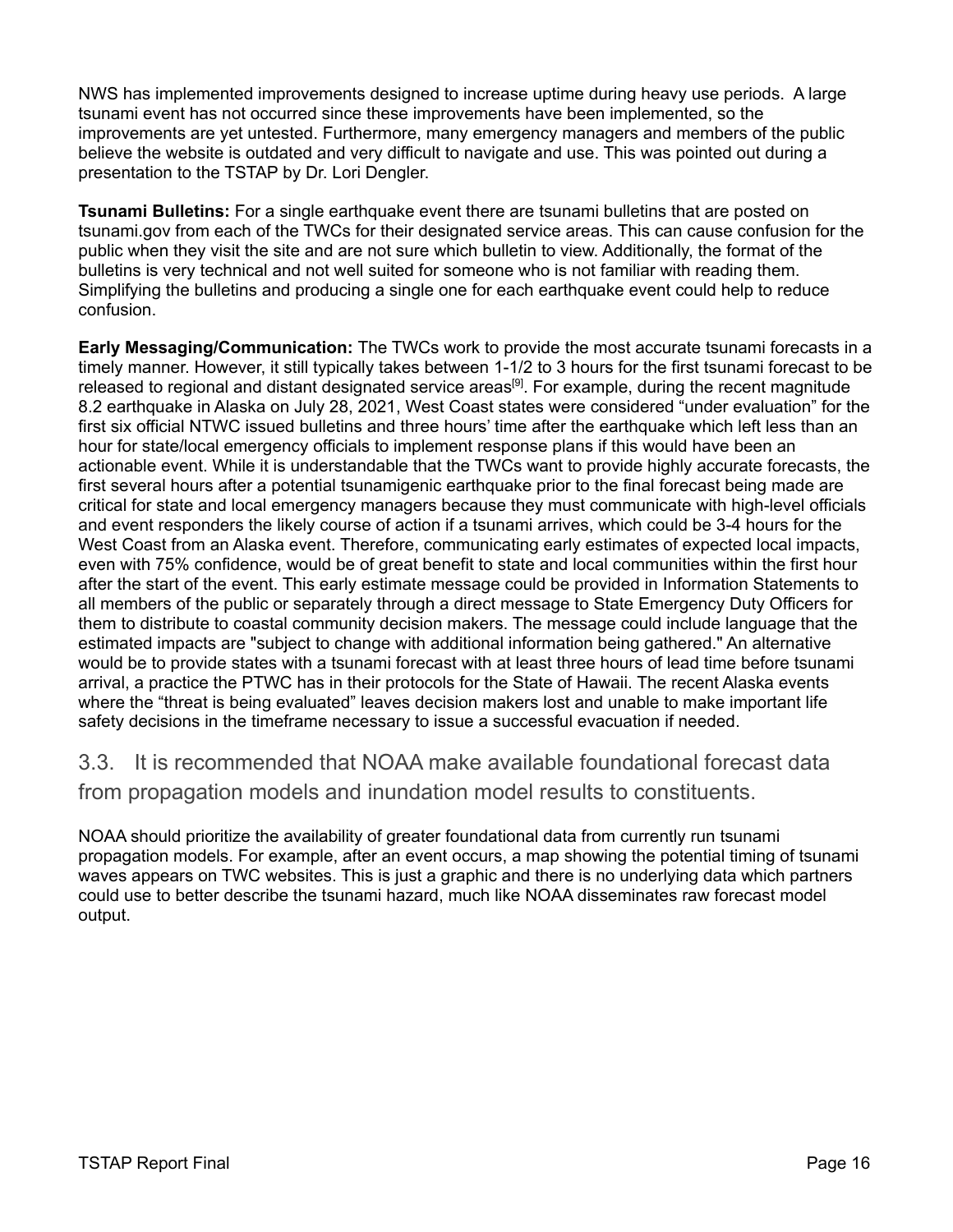### <span id="page-21-0"></span>**4. Develop Enhancements to Tsunami Warning Center Forecasts and Alert systems**

4.1. It is recommended that NOAA expand granularity in tsunami alert regions where complicated waterways and large bays exist (e.g., Puget Sound, San Francisco Bay, etc.)

TWC tsunami alerting should be based on tsunami arrival times and forecasted impacts. For complicated waterways and large bays in the states of Washington, California, and Alaska, there is a limit to the number of alert areas or breakpoints the system can handle. The existing tsunami alerting system does not have the capability to provide custom tsunami alerts for complicated waterways, such as the Puget Sound in Washington State. Ideally, tsunami forecasts could have multiple alert levels. For example, different alert levels for Washington State could include: a Tsunami Warning for Washington's Pacific coast, a Tsunami Advisory for the Strait of Juan de Fuca, and a Tsunami Watch for Puget Sound. The existing software cannot handle breaking up a geographic area to alert the impacted population of the forecasted threat adequately. The ability to have this granularity of alerting would help emergency managers make decisions to evacuate (or not) large cities and population centers such as Seattle, Tacoma, San Francisco, San Diego, and many Alaskan communities. Increased granularity will also avoid issuing blanket warnings over areas with an unequal tsunami threat. Additionally, there needs to be coordination with WEA regarding the number of alerting polygons under FEMA IPAWS limitations ("WEA 2.0" restrictions to no more than 10 polygons and no more than 100 vertices in total). **[10]**

4.2. It is recommended that NOAA update special procedure areas, threat database thresholds, breakpoints, and forecast point locations.

The NTWC special procedure areas and protocols are limited and do not provide adequate alerting and wave arrival time information for complicated waterways. Special procedures are in place for areas that have a tsunami threat from known crustal faults. These areas have limited geographic extent and limited magnitude range. This has significant implications for what tsunami alert message, if any, would be generated. For example: The Seattle fault runs east-west through downtown Seattle, Washington and there is geologic evidence that a past rupture generated a tsunami. There is a special procedure in the NTWC's system that would trigger an alert if an earthquake happens within a pre-designated area (a rectangle surrounding Seattle), as long as the earthquake is within a pre-specified magnitude range (7.1-7.5). If an earthquake with a magnitude of 7.6 happened in that box then the system would assume that it was a subduction zone earthquake and not a crustal fault and would therefore trigger an alert for Washington's outer coast and not the Puget Sound. This is just one example of how the special procedures are limited and could have dire consequences. Additionally, the states of California and Alaska also have such special procedures in place and state officials in areas where the procedures exist may not know the intricacies or implications of them.

As science advances and new faults are discovered or refined there should be a system in place for TWCs to work with states and the USGS to review and update such databases regularly.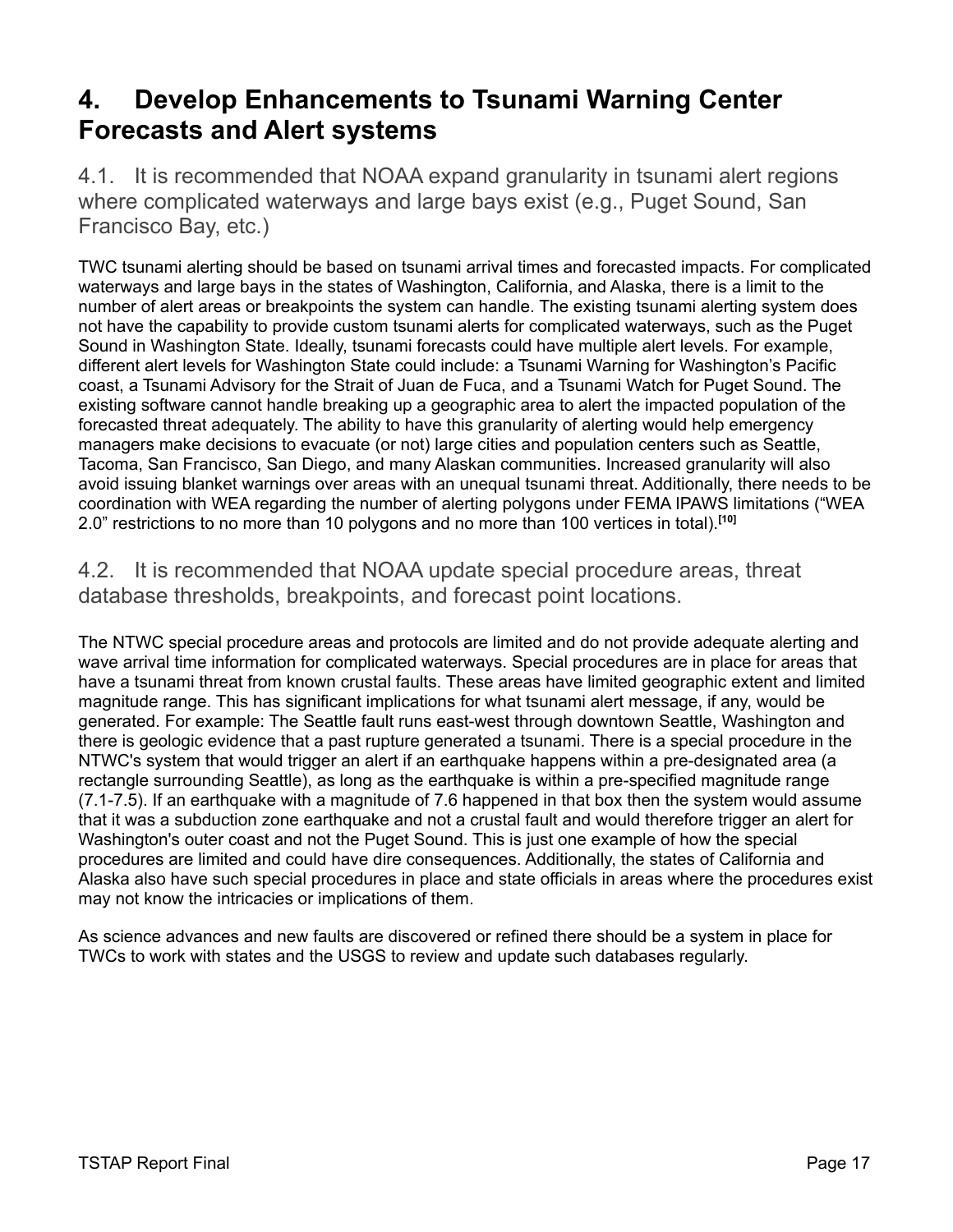### <span id="page-22-0"></span>**5. Improve Consistency in Tsunami Preparedness and Mitigation Products for Communities**

5.1. It is recommended that NOAA develop a standardized framework for characterizing, selecting, and using consistent tsunami sources between states.

States are individually responsible for selecting the tsunami sources they model for hazard awareness, land use planning, and evacuation for constituents. Although there is national guidance for how to perform modeling and make maps, there is no guidance for selecting source parameters, and this leads to a lack of consistency between individual states when they use the same source (for example a magnitude 9 Cascadia earthquake). Important source parameters requiring more consistency include recurrence potential, rupture area and slip amount for faults, and reasonable volumes for landslides. It can be confusing for residents, visitors, and decision makers when maps depict different sources; for example, the hazard map for evacuation could be using the worst case event, whereas the building code or land-use planning maps are using an event with a higher probability but much less severe impacts. NOAA could work with the NTHMP as it develops guidance for states on consistent tsunami source parameters.

5.2. It is recommended that NOAA as the sponsor of the NTHMP ask the NTHMP to update guidelines for evacuation maps that ensures consistency between states/communities; further, the NWS should update the tsunami map page on the NTHMP website.

Currently, tsunami evacuation maps are available on individual state websites, and are vastly different in appearance and symbology. Additionally, the NTHMP with NOAA's encouragement should update mapping guidelines on best-practices for evacuation maps using social science guidance for evacuation map usability that are on the NTHMP website but not updated since August, 2016: [https://nws.weather.gov/nthmp/documents/4evacuationmapsguidelines.pdfh](https://nws.weather.gov/nthmp/documents/4evacuationmapsguidelines.pdf)ttps://nws.weather.gov/nthmp /mapping\_subcommittee.html

It is impractical for NOAA to maintain a duplicate set of state/territory-developed tsunami inundation and evacuation maps, the NWS through the NTHMP website created a "one-stop-shop" to link back to each state/territory's tsunami maps: <https://nws.weather.gov/nthmp/maps.html> The NWS supports the NTHMP website. This repository was last updated in September 2019. To improve public usability and access to evacuation maps, the NWS should update and frequently maintain this map repository with current links to state/territory websites.

5.3. It is recommended that NOAA prioritize probabilistic tsunami hazard mapping at a national scale, especially for updating ASCE/Building Code "Tsunami Design Zone" maps.

For the first time ever, the International Building Code (2018) is incorporating tsunami loads for new critical and high occupancy facilities in Alaska, Hawaii, and West Coast states. The language in this new building code also provides requirements for construction of new vertical evacuation structures. The American Society of Civil Engineers' (ASCE) Tsunami Loads and Effects chapter (7-16) provides a Tsunami Design Zone (TDZ) based on probabilistic tsunami hazard analysis (PTHA). PTHA can also provide the foundation for other regulatory inundation zones for new critical infrastructure and high occupancy buildings. The ASCE developed the PTHA and initial TDZ for ASCE 7-16 because a nationwide probabilistic tsunami hazard map (as there is for seismic hazards) does not exist. States are then expected to develop more accurate PTHA/TDZ maps to supplement or replace the ASCE maps.

TSTAP Report Final **Page 18**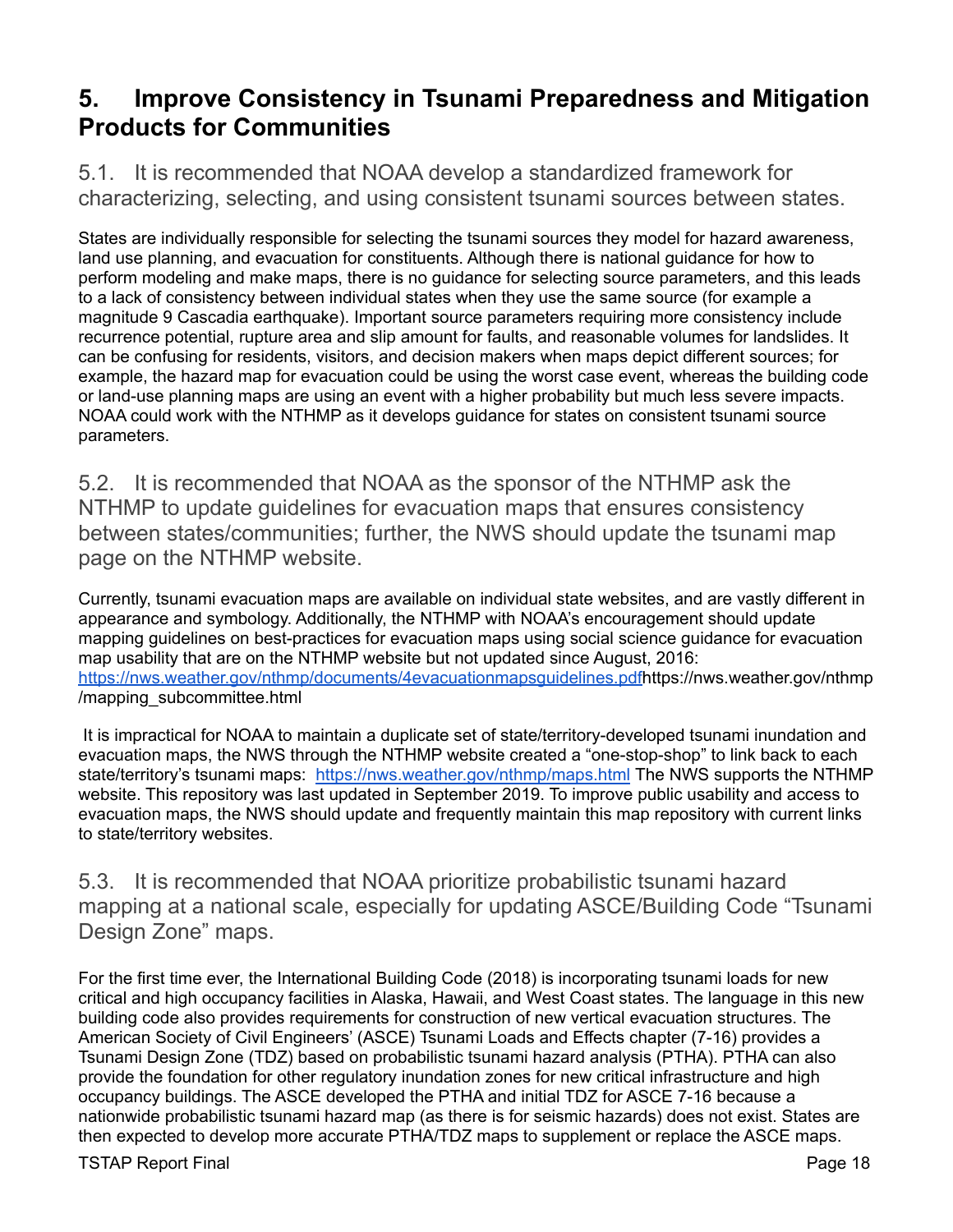There is a need for consistency among states and territories regarding these maps and their implementation. The National Seismic Hazard Map (USGS) is updated every four to six years and is the authoritative resource for seismic design and building codes. Tsunami loads and vertical evacuation would benefit from a national and/or state-collaborative mapping effort as well. In addition, comprehensive guidance through a federal or state-collaborative effort should also be developed to create guidance for consistent use of PTHA products for evacuation, land-use, and other structure and infrastructure planning.

### <span id="page-23-0"></span>**6. Produce Guidance for Improving Long-Term Community Resilience to Tsunami Hazards**

6.1. It is recommended that NOAA develop guidance and products for tsunami mitigation/recovery consistent with and leveraging climate change adaptation strategies.

Many coastal states and communities are working to address coastal hazards related to climate change. These hazards include long-term sea-level rise, increased storm activity, and increased wave activity and erosion potential. Many of the mitigation strategies developed to address climate change may also reduce impacts from tsunami hazards, and vice versa. As NOAA and other federal and state agencies develop guidance and funding opportunities to help states and communities adapt to climate change hazards, tsunami hazards should be included in evaluations to create a multi-hazard planning and mitigation approach. In addition, NOAA could encourage tsunami mitigation to be included as acceptable within the scope of funding opportunities for climate change.

### 6.2. It is recommended that NOAA conduct evacuation modeling, feasibility studies, and risk analyses for vertical evacuation structures.

Many communities in the U.S. are located in areas subject to such severe tsunami inundation that there is no way for people to evacuate in time. There is the potential for many thousands of lives to be lost because of this in the next large earthquake and tsunami. NTHMP partners are working on mapping at-risk communities for horizontal evacuation options (pedestrian, vehicle, and maritime evacuation). However, even in instances when there is a clear indication that no horizontal evacuation is possible (i.e. large swaths of southwestern Washington) there may be no building codes or regulatory requirements stating that vertical evacuation structures (VES) must be constructed. Additionally, there is insufficient funding for such structures at the scale needed given the size of the exposed population. NOAA should work with the NTHMP and FEMA to conduct analyses of areas where VES are necessary for saving lives of residents and visitors and develop plans to construct the necessary VES.

## <span id="page-23-1"></span>**7. Improve Tsunami Hydrodynamic Modeling**

7.1. It is recommended that NOAA improve tsunami modeling capabilities in the following conditions/areas: variable landscapes (i.e. surface roughness), heavy vegetation, built environment, and dynamic river systems.

There are a number of features numerical tsunami models do not incorporate which can significantly impact tsunami flooding and damage. Tsunami modeling used to generate inundation and evacuation maps generally use bare earth topography which does not account for the built or natural environment (buildings, roads, trees, etc.). Incorporating the built environment into tsunami modeling to develop hazard and land-use planning products can improve the local understanding of tsunami wave behavior and assist in evacuation and land-use planning efforts. Additionally, numerical models do not take into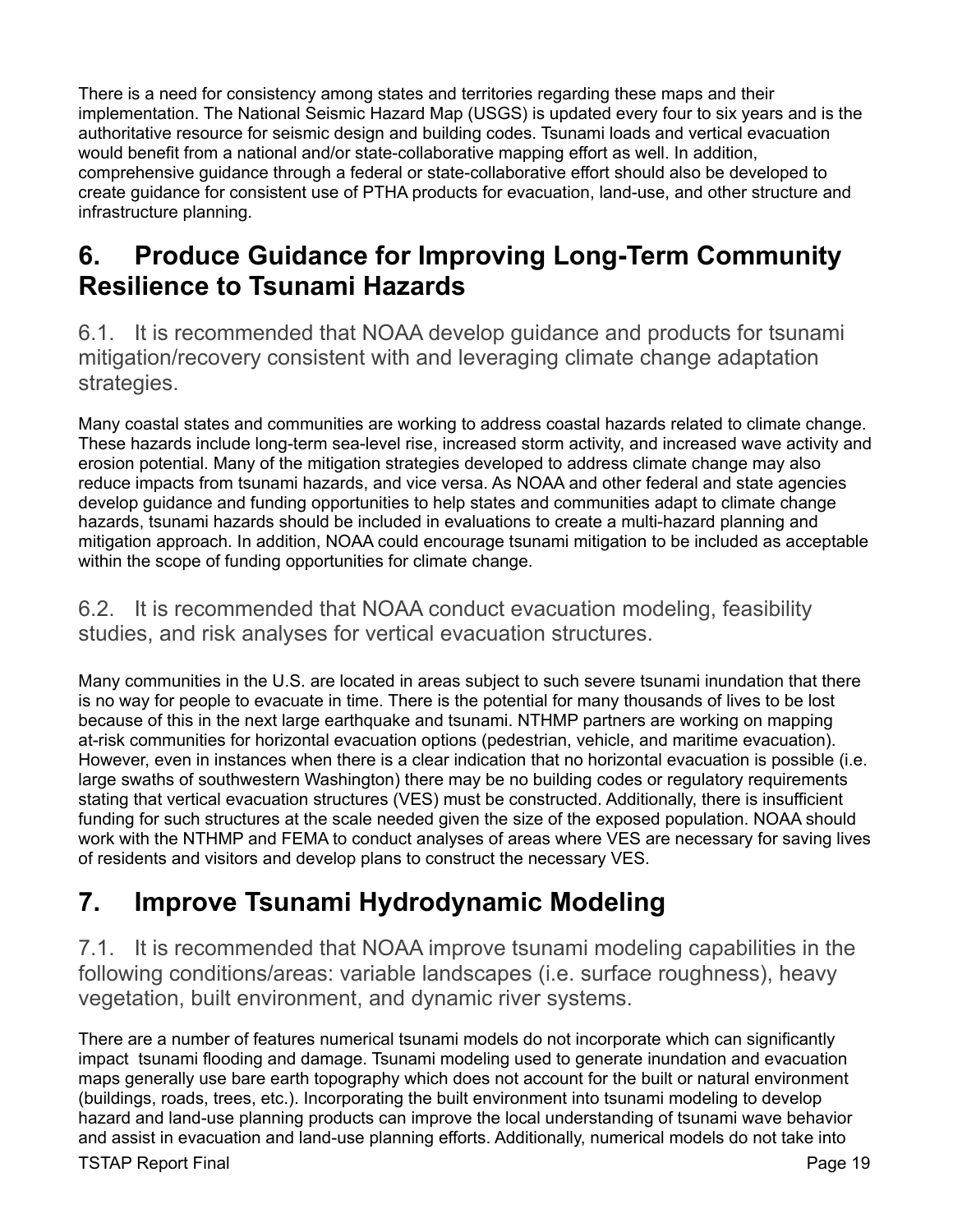account debris generated from the tsunami or sediment moved by the strong waves, both of which significantly increase tsunami damage. Including components such as these in future modeling will lead to more realistic inundation maps that can better guide evacuation plans and real time inundation forecasts. Improving these methodologies will also help to inform planners where there will be accumulation of debris and sediment following an event and where emergency supplies should be staged.

In addition to impacts from the built environment and debris and sediment movement, tsunamis can flood up rivers many miles inland; the most widely-used tsunami models do not have the ability to model the physics needed for a reliable simulation of tsunami flooding up rivers. Incorporating river stages as well as tidal impacts into tsunami modeling will lead to more realistic hazard mapping.

7.2. It is recommended that NOAA conduct a greater number of high resolution bathymetric surveys.

Bathymetry and topography data are critical for tsunami modeling and understanding the hazard. High resolution bathymetry is needed for many offshore and inland waters. In a briefing to the TSTAP, Dr. Payne of the NOAA Office for Coastal Management, discussed the need for overlapping high-resolution bathymetric and topographic data for coastal flood and tsunami modeling. This aligns with Congress passing the Digital Coast Act<sup>[11]</sup> which codified collecting and making such data available. Areas without high-resolution geodetics, lidar, bathymetry, and satellite imagery should be prioritized for additional mapping.

7.3. It is recommended that NOAA develop a data portal for detailed information for advancing research and model development.

Different agencies and data centers archive the datasets used in tsunami research, but there is not a central repository to access this information with the essential metadata included. In addition to field observations, laboratory and model simulation studies also could be archived at such a center.

### <span id="page-24-0"></span>**8. Develop Tsunami Research Priorities and Leverage Research Opportunities**

8.1. It is recommended that NOAA coordinate with Federal, state, and territory agencies that fund research that includes tsunami to leverage and prioritize research opportunities and provide consistent and useful products.

There is very little coordination between the multiple Federal funding sources (NOAA, NEHRP, NSF, FEMA, USGS, etc.) available for tsunami research and products. In some cases, this lack of coordination results in tsunami research and planning efforts with redundant outcomes and products. Without coordination, developing products through different funding streams can lead to findings and products that are inconsistent and/or in conflict with each other. This not only leads to potential wasted research funding but also could be confusing for the data users or public if duplicate products exist. Coordination between these funding sources/agencies would result in leveraging limited funding amounts and provide more consistency in efforts and products.

Since the NOAA Administrator serves as a Co-Chair on the The Interagency Council on Advancing Meteorological Services (ICAMS) under the White House Office of Science and Technology Policy (OSTP), perhaps this recommendation can be referred to ICAMS for attention.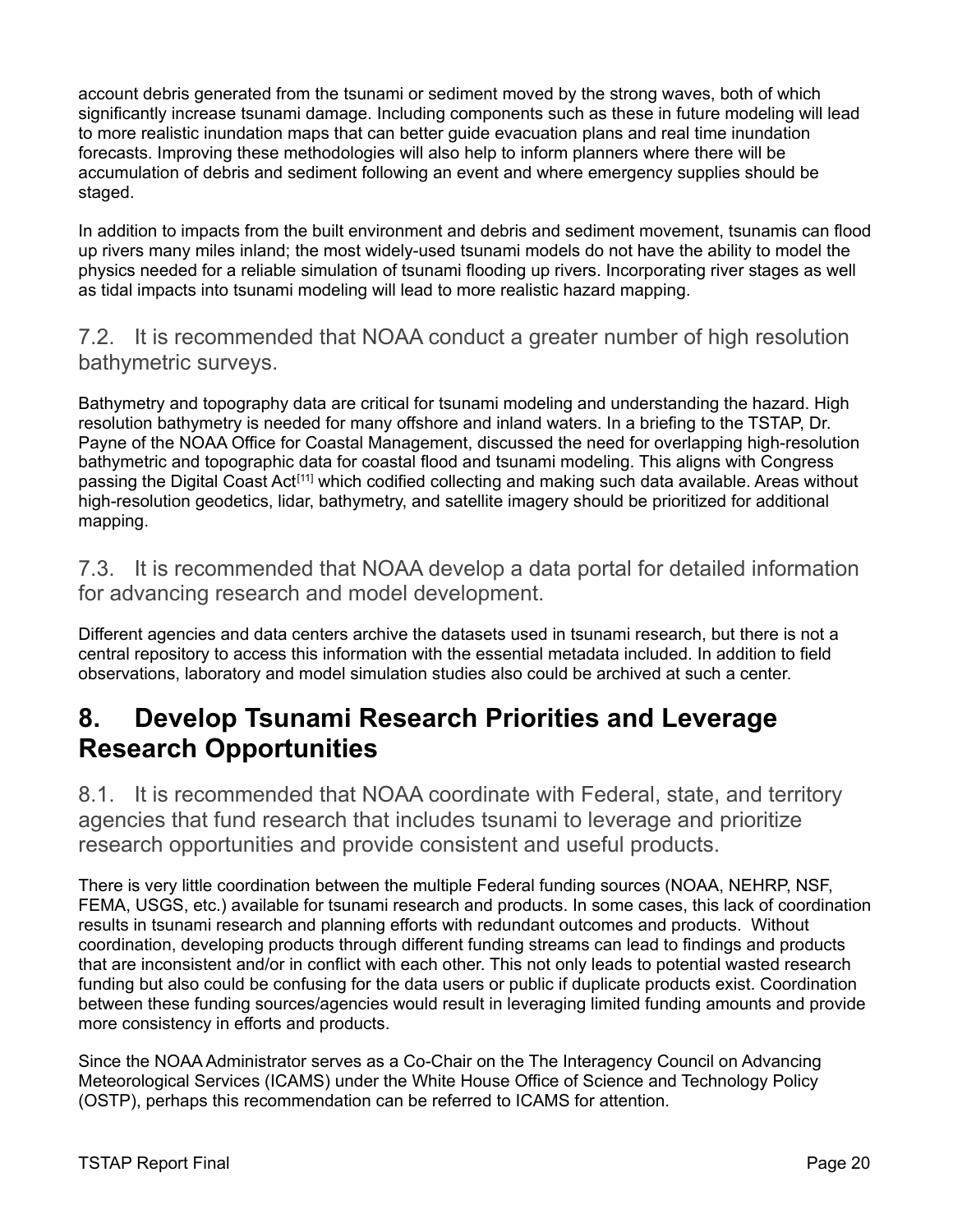## <span id="page-25-0"></span>**Recommendations for other organizations**

While the TSTAP is charged with preparing recommendations for the NOAA SAB and the NOAA Administrator, there are some recommendations that overlap or may be better placed with other partners. See the table in the Executive Summary for these recommendations for partner consideration.

## <span id="page-25-1"></span>**Next Steps**

As noted in the TSTAP charge, this report is being provided in 2021 to the NOAA Science Advisory Board (SAB) through the Environmental Information Services Work Group (EISWG). Per the *Tsunami Warning, Research, and Education Act of 2017* (as appended to *The Weather Act*), the NOAA Administrator shall submit a copy of this report to the Committee on Commerce, Science, and Transportation of the Senate and the Committee on Science, Space, and Technology of the House of Representatives. If inquiries from Congressional committees or staff about this report are directed to the TSTAP, the TSTAP will be prepared to address them. If inquiries about issues in this report are directed to NOAA or other Federal agency, the TSTAP wishes to be informed as to the nature of the inquiry and be provided a copy of the agency's response when the response is provided to Congress.

In the years in which a report is not submitted to Congress by the NOAA Administrator, the TSTAP will:

- continue to examine progress on this report's recommendations;
- develop or refine additional recommendations related to the TSTAP's charge;
- monitor the dynamic environment that may impact tsunami science and technology;
- review and document information and experience from any tsunami event that may occur; and,
- provide a report on its activities to the SAB as requested or needed on a periodic basis.

## <span id="page-25-2"></span>**Summary**

It is not a matter of if, but when the next tsunami will strike the U.S. coastline. The TSTAP sees an urgent need for action to ensure our nation is doing more to mitigate this risk and also doing everything possible to prepare and equip our tsunami program with the tools and staff necessary to detect, forecast, and alert the public in a clear and timely fashion. To that end the TSTAP has developed eight primary recommendations with 22 sub-recommendations, recommendations for other agencies, as well as two overarching implementation recommendations for reporting and updating the TSTAP on this report's implementation progress.

The TSTAP feels that these recommendations are the most critical and timely to be acted on with deliberate attention and speed. In doing so, the nation's coastlines, residents, and coastal visitors will be more safe from the potential of a destructive tsunami when the next one strikes our shores.

# <span id="page-25-3"></span>**References**

[1] National Research Council. 2011. *Tsunami Warning and Preparedness: An Assessment of the U.S. Tsunami Program and the Nation's Preparedness Efforts.* Washington, DC: The National Academies Press. Retrieved from: [https://doi.org/10.17226/12628.](https://doi.org/10.17226/12628)

[2] NOAA Comments on the NAS Report Entitled "Tsunami Warning and Preparedness: An Assessment of the U.S. Tsunami Program and the Nation's Preparedness Efforts", October 2013. Retrieved from: <https://nws.weather.gov/nthmp/documents/NOAAResponseFinal.pdf>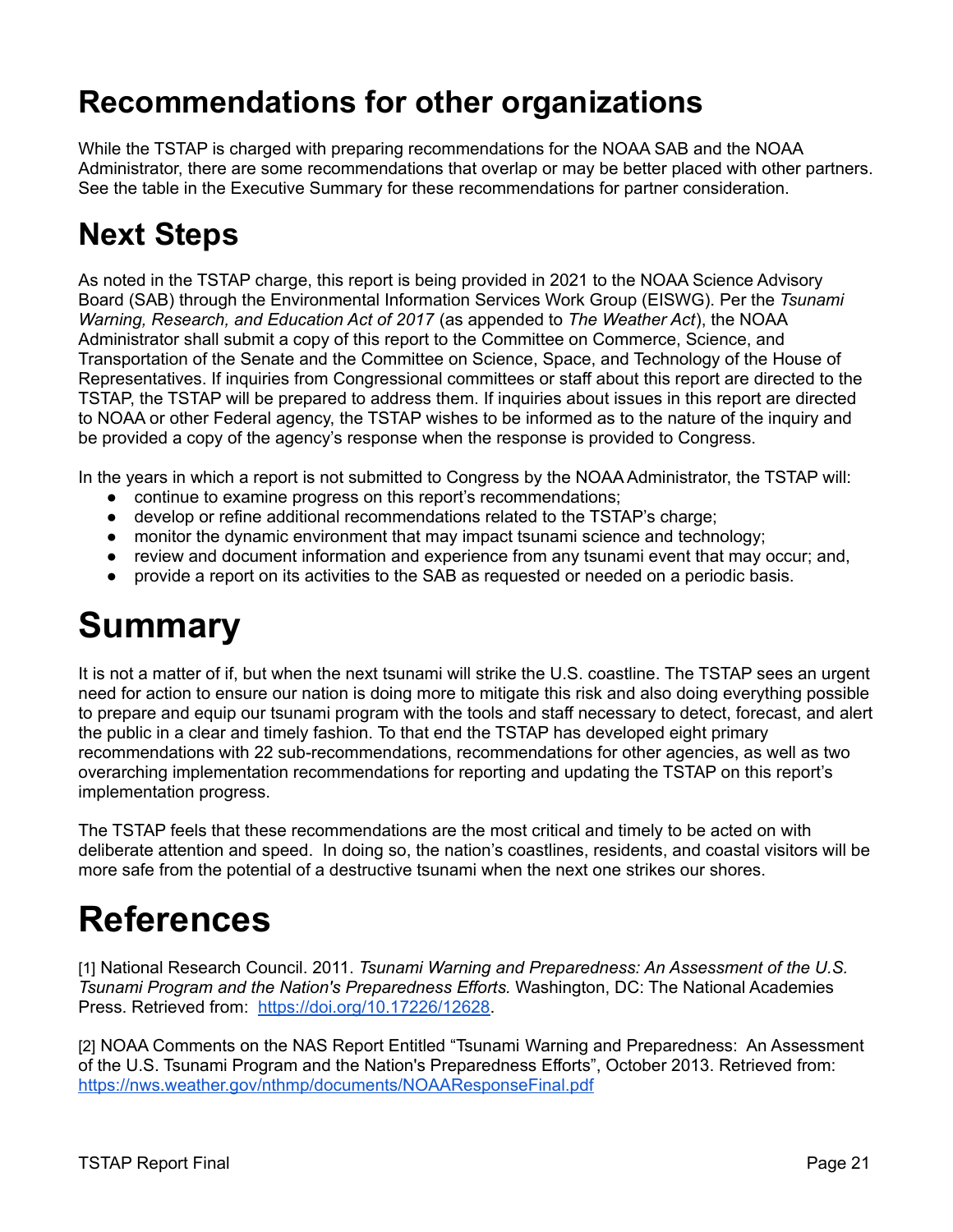[3] *The Twelve Cs of Disaster Preparedness Education;* R. Lopes, 2007, Silver Spring, Maryland. Retrieved from <https://www.rockylopes.com/pdf/twelvecslopesfinal.pdf>

[4] *The Human Side of Disaster*, Second Edition*;* Thomas E. Drabek, 2013, CRC Press, Taylor & Francis Group, Boca Raton, FL.

[5] Wilson, R., Ramirez-Herrera, M-T., Dengler, L., Miller, K., and LaDuke, Y., 2017, EERI Preliminary Notes on Tsunami Damage and Response: Tsunami Generated by M8.1 Chiapas, Mexico, Earthquake on September 7, 2017. Earthquake Engineering Research Institute Learning From Earthquakes Program, October 2017.

http://www.learningfromearthquakes.org/images/earthquakes/2010\_Chiapas/EERI-Recon-Rpt-090717-M exico-tsunami\_fn.pdf

[6] Wilson, R.I., and Miller, K.M., 2014, Tsunami emergency response playbooks and FASTER tsunami height calculation: Background information and guidance for use. California Geological Survey Special Report 236, 42 p.. <https://www.conservation.ca.gov/cgs/tsunami/reports>

[7] Government Accountability Office: Earthquakes: Progress Made to Implement Early Warning System, but Actions Needed to Improve Program Management. March 25, 2021. <https://www.gao.gov/assets/gao-21-129.pdf>

[8] National Science Foundation: "Dear Colleague Letter" (NSF 19-072) dated June 10, 2019 (internet October 13, 2021) <https://www.nsf.gov/pubs/2019/nsf19072/nsf19072.jsp>

[9] Federal Communications Commission: Wireless Emergency Alerts (internet June 9, 2021) [https://www.fcc.gov/public-safety-and-homeland-security/policy-and-licensing-division/alerting/general/wir](https://www.fcc.gov/public-safety-and-homeland-security/policy-and-licensing-division/alerting/general/wireless) [eless](https://www.fcc.gov/public-safety-and-homeland-security/policy-and-licensing-division/alerting/general/wireless)

[10] Wilson, R., and Johnson, L., 2016, EERI Preliminary Notes on Tsunami Damage and Response: Tsunami Generated by M7.8 Kaikoura, New Zealand, Earthquake on November 14, 2016. Earthquake Engineering Research Institute Learning From Earthquakes Program, December 2016. http://learningfromearthquakes.org/2016-11-13-kaikoura-new-zealand/images/2016\_11\_13\_kaikoura\_ne w\_zealand/pdfs/EERI-Recon-Rpt-111316-NZ-tsunami\_final.pdf

[11] P.L. 116-223: *Digital Coast Act*. Signed into Law December 18, 2020[.](https://www.congress.gov/116/plaws/publ223/PLAW-116publ223.pdf) <https://www.congress.gov/116/plaws/publ223/PLAW-116publ223.pdf>

## <span id="page-26-0"></span>**List of Members**

The NOAA Administrator appointed the following people to serve on the TSTAP in August, 2020:

Co-Chairs:

- Dr. Rocky Lopes, Certified Emergency Manager, formerly supporting the NOAA/NWS Tsunami Program. Retired.
- Mr. Rick Wilson, Senior Engineering Geologist, California Geological Survey

Members:

● Ms. Corina Allen, Chief Hazards Geologist for the Washington State Geological Survey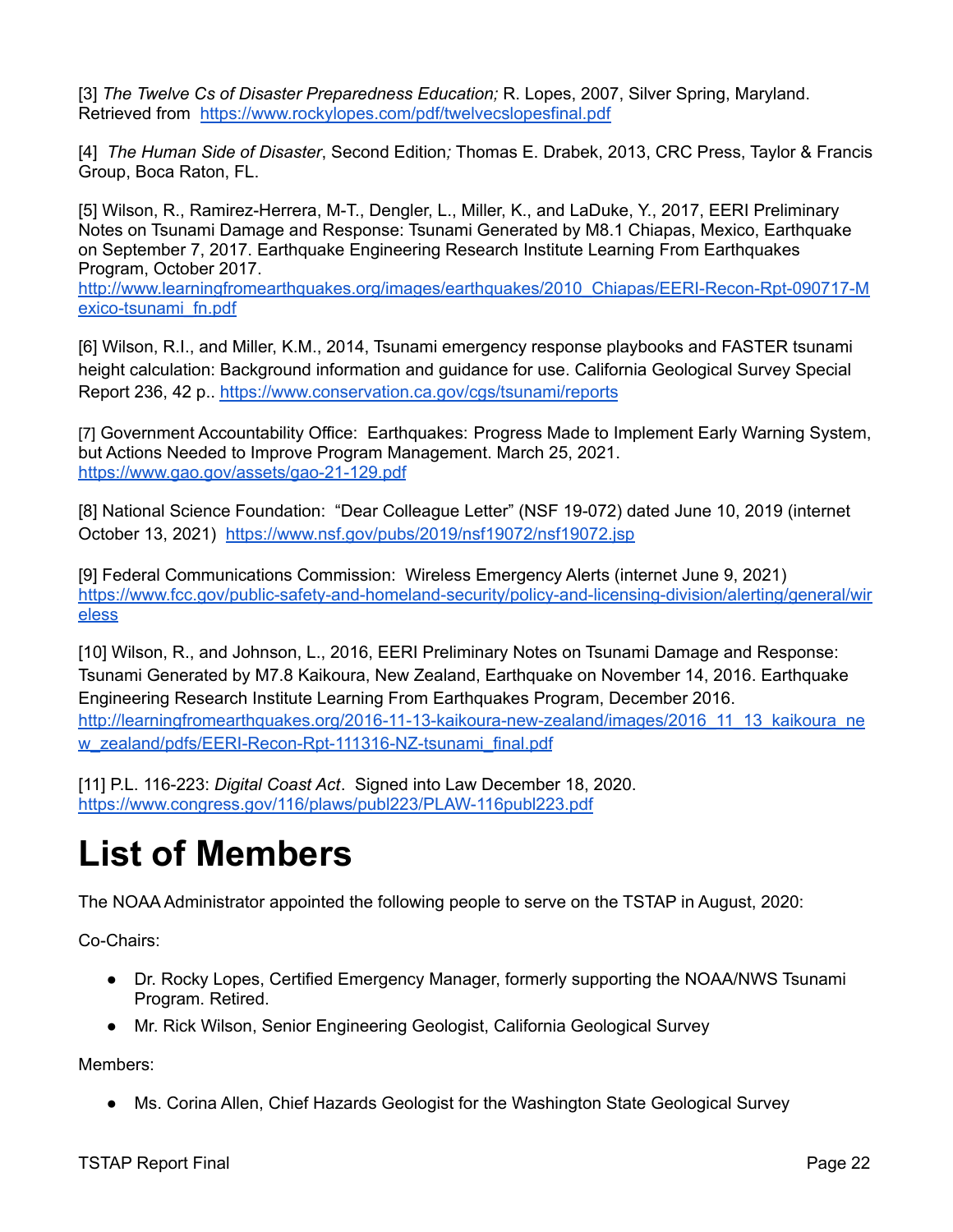- Dr. Carrie Garrison-Laney, Tsunami Hazards Specialist and NOAA Center for Tsunami Research/Pacific Marine Environmental Lab Liaison, Washington Sea Grant
- Dr. Diego Melgar, Assistant Professor of Geophysics, University of Oregon
- Dr. Aurelio Mercado, Retired Professor of Oceanography, University of Puerto Rico
- Dr. Mark Merrifield, Professor, Integrative Oceanography Division, Marine Sciences, Scripps Institute of Oceanography, University of California at San Diego

NOAA/NWS Representative:

● Mr. Michael Angove, NWS Tsunami Program Lead

USGS Representative:

● Dr. Paul Earle, Director of Operations, USGS National Earthquake Information Center

Environmental Information Services Working Group Liaisons:

- Dr. Thomas W. Altshuler, Senior Vice President Defense Strategy and Business Development, Teledyne Marine
- Mr. Jonathan Porter, Vice President of Innovation and Development, AccuWeather, Inc.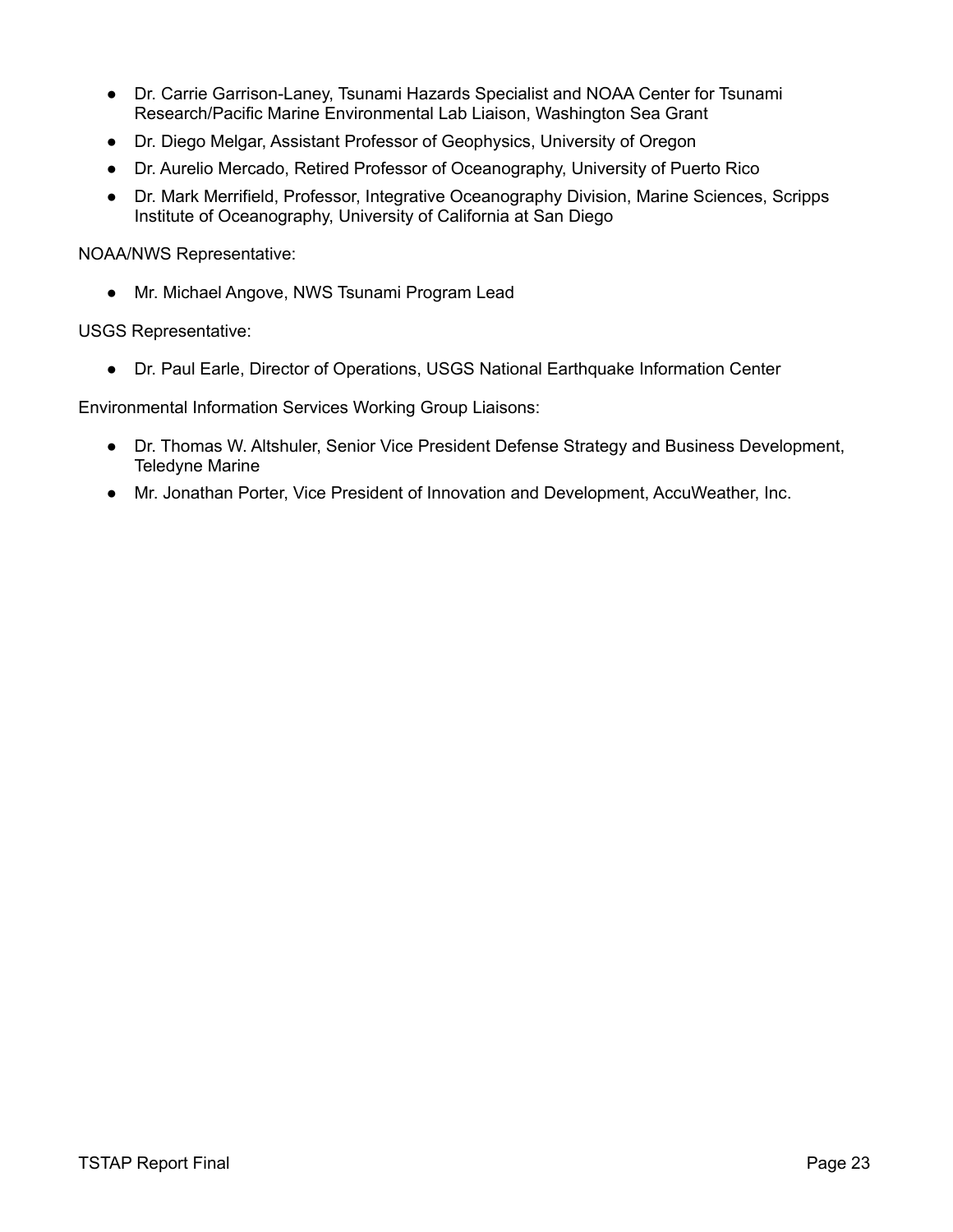## <span id="page-28-0"></span>APPENDIX 1: Legislative Foundation of Tsunami Science and Technology Advisory Panel

#### **PUBLIC LAW 115-25, April 18, 2017**

*The Weather Research and Forecasting Innovation Act*

Amendment full addition of Title V -- *Tsunami Warning, Education, and Research Act of 2017*

§3202. Purposes

The purposes of this chapter are—

(1) to improve tsunami detection, forecasting, warnings, research, notification, outreach, and mitigation to protect life and property in the United States;

(2) to enhance and modernize the existing United States Tsunami Warning System to increase the accuracy of forecasts and warnings, to ensure full coverage of tsunami threats to the United States with a network of detection assets, and to reduce false alarms;

(3) to improve and develop standards and guidelines for mapping, modeling, and assessment efforts to improve tsunami detection, forecasting, warnings, notification, mitigation, resiliency, response, outreach, and recovery;

(4) to improve research efforts related to improving tsunami detection, forecasting, warnings, notification, mitigation, resiliency, response, outreach, and recovery;

(5) to improve, increase, and develop uniform standards and guidelines for education and outreach activities and ensure that those receiving tsunami warnings and the at-risk public know what to do when a tsunami is approaching, including the warning signs of locally generated tsunami;

(6) to provide technical and other assistance to speed international efforts to establish regional tsunami warning systems in vulnerable areas worldwide;

(7) to foster resilient communities in the face of tsunami and other similar coastal hazards; and

(8) to improve Federal, State, and international coordination for detection, warnings, and outreach for tsunami and other coastal impacts.

#### **Establishment of the Tsunami Science and Technology Advisory Panel – SAB Working Group**

The following section of the authorizing legislation establishes the charge of this Panel –

§3206a. Tsunami Science and Technology Advisory Panel (herein after "TSTAP")

(a) Designation

The Administrator shall designate an existing working group within the Science Advisory Board of the Administration to serve as the Tsunami Science and Technology Advisory Panel to provide advice to the Administrator on matters regarding tsunami science, technology, and regional preparedness.

#### (b) Membership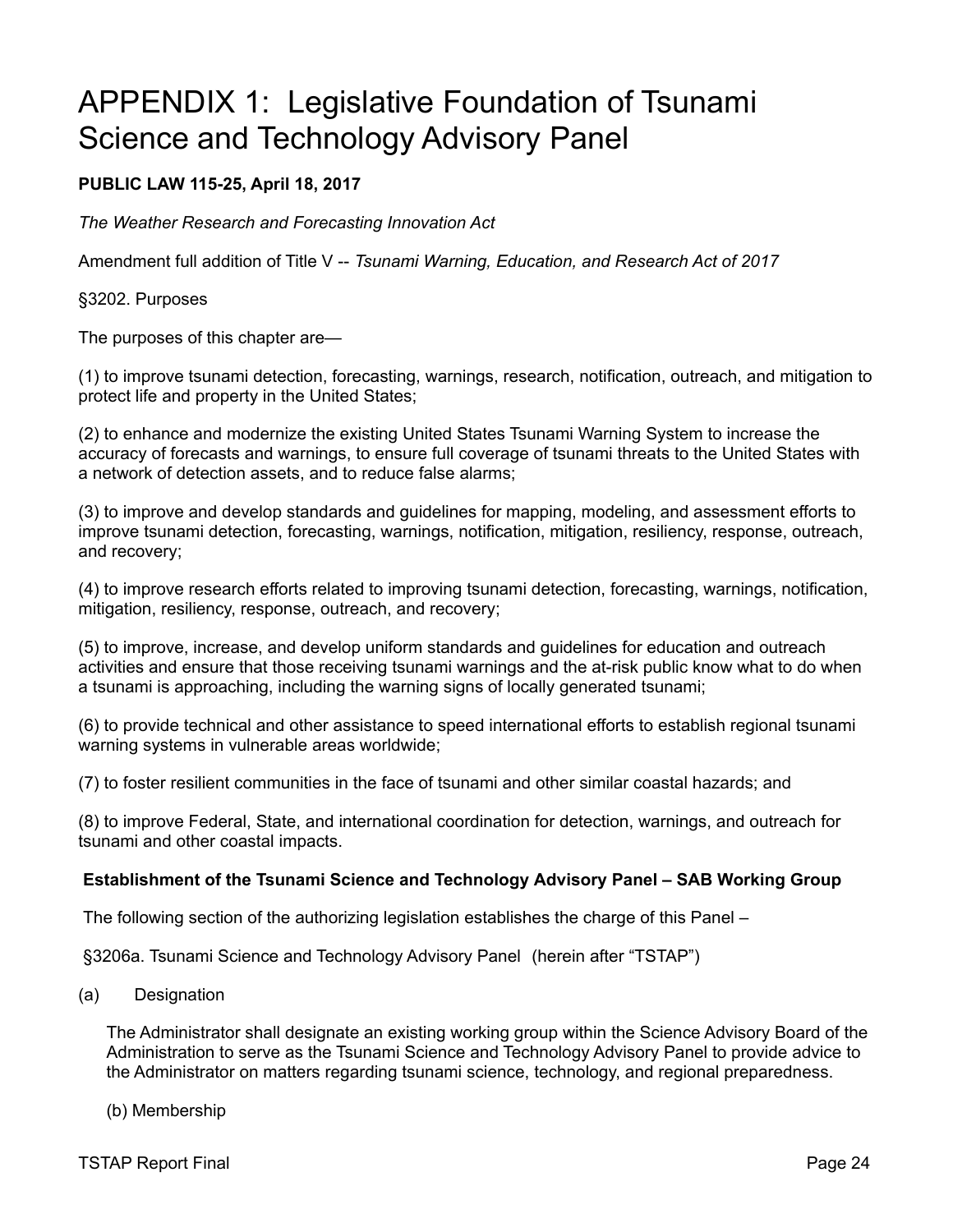#### (1) Composition

The Panel shall be composed of no fewer than 7 members selected by the Administrator from among individuals from academia or State agencies who have academic or practical expertise in physical sciences, social sciences, information technology, coastal resilience, emergency management, or such other disciplines as the Administrator considers appropriate.

#### (2) Federal employment

No member of the Panel may be a Federal employee.

#### (c) Responsibilities

Not less frequently than once every 4 years, the Panel shall—

(1) review the activities of the Administration, and other Federal activities as appropriate, relating to tsunami research, detection, forecasting, warning, mitigation, resiliency, and preparation; and

(2) submit to the Administrator and such others as the Administrator considers appropriate—

(A) the findings of the working group with respect to the most recent review conducted under paragraph (1); and

(B) such recommendations for legislative or administrative action as the working group considers appropriate to improve Federal tsunami research, detection, forecasting, warning, mitigation, resiliency, and preparation.

#### (d) Reports to Congress

Not less frequently than once every 4 years, the Administrator shall submit to the Committee on Commerce, Science, and Transportation of the Senate, and the Committee on Science, Space, and Technology of the House of Representatives a report on the findings and recommendations received by the Administrator under subsection (c)(2).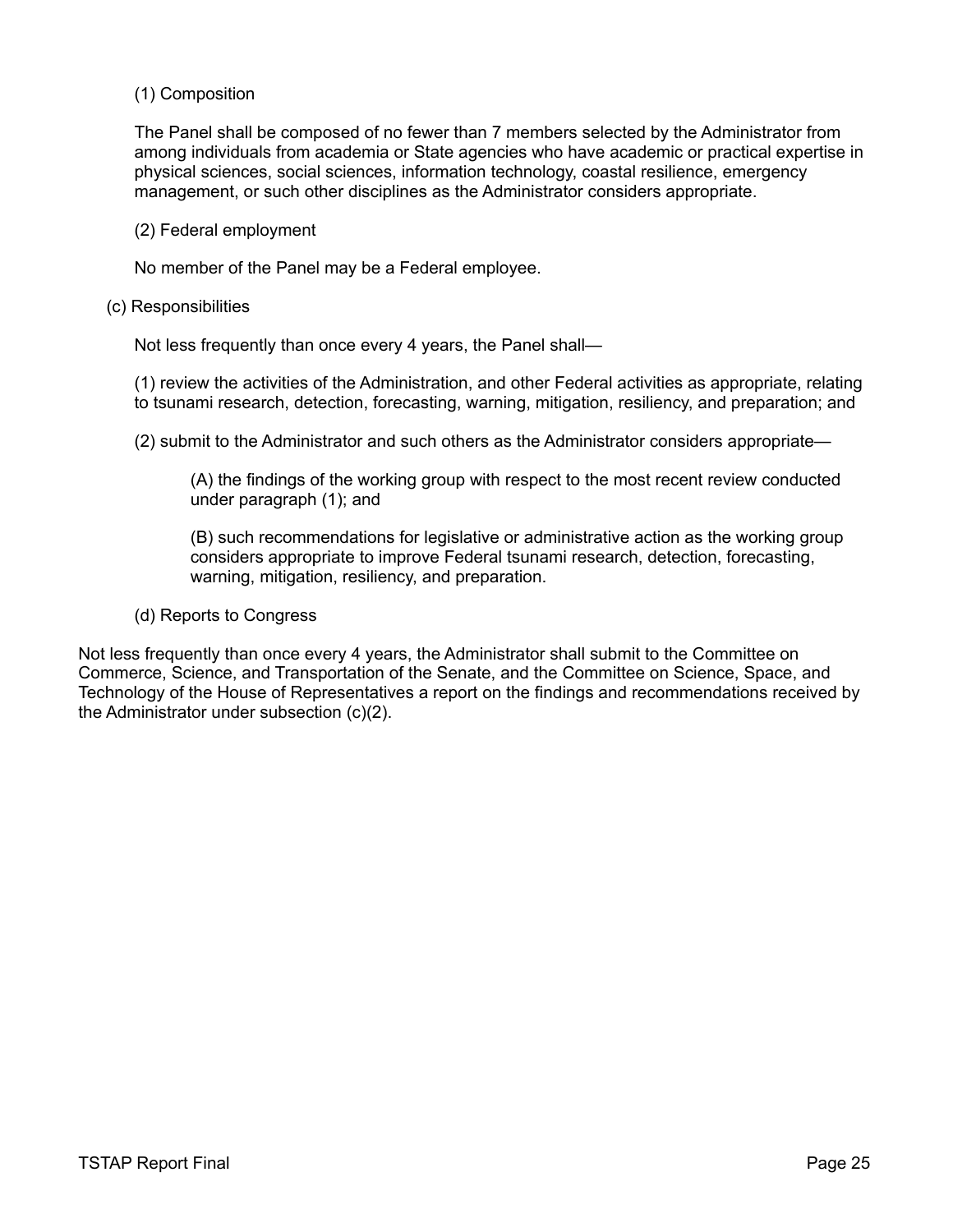## Appendix 2: Abbreviations and Acronyms

There are many abbreviations and acronyms used in this report. This list spells them out.

**AOR:** Area of Responsibility, nomenclature replaced by DSA.

**ASCE:** American Society of Civil Engineers.

**CMT:** Centroid Moment Tensor, a determination of an earthquake's mechanism.

**CO-OPS:** Center for Operational Oceanographic Products and Services, an office within NOAA's NOS. **DART:** Deep Ocean and Assessment of Tsunami -- tsunami sensing stations deployed in the world's oceans.

**DSA:** Designated Service Area, formerly called Area of Responsibility (AOR), countries and coastlines served by respective TWCs.

**EEW:** Earthquake Early Warning, an activity of the USGS.

**EISWG:** Environmental Information Services Work Group, an entity under the NOAA SAB and the group to which the TSTAP reports.

**FEMA:** Federal Emergency Management Agency.

**GAO:** Government Accountability Office, formerly named General Accounting Office, a legislative branch agency under the U.S. Comptroller General.

**GNSS:** Global Navigation Satellite Systems.

**ICAMS:** Interagency Council on Advancing Meteorological Services, a cooperative entity under the OSTP.

**IDSS:** Impact Based Decision Support Services, a foundational activity of the NWS.

**IPAWS:** Integrated Public Alert and Warning System, an activity managed by FEMA.

**MOU:** Memorandum of Understanding, a formal agreement between Federal Agencies that describes certain working relationships.

**NAS:** National Academy of Sciences, a U.S. nonprofit, non-governmental organization.

**NCEI:** National Centers for Environmental Information, formerly named the National Climatic Data Center, an office within NOAA's NESDIS.

**NEIC:** National Earthquake Information Center, an entity of the USGS based in Golden, Colorado. **NESDIS:** National Environmental Satellite, Data, and Information Service, a NOAA Line Office.

**NSF:** National Science Foundation, an independent agency of the United States government that supports fundamental research and education in all the non-medical fields of science and engineering.

**NTHMP:** National Tsunami Hazard Mitigation Program, a Federal/State/Territory cooperative entity sponsored by NOAA's NWS and established by TWEA and later re-established by TWERA.

**NTWC:** National Tsunami Warning Center, formerly the West Coast and Alaska Tsunami Warning Center located in Palmer, Alaska.

**NOAA:** National Oceanic and Atmospheric Administration, an entity within the U.S. Department of Commerce.

**NOS:** National Ocean Service, a NOAA Line Office.

**NWS:** National Weather Service, a NOAA Line Office.

**OSTP:** Office of Science and Technology Policy, a policy office in the Executive Branch within the Office of the President.

**PAGER:** Prompt Assessment of Global Earthquakes for Response.

**PTHA:** Probabilistic tsunami hazard analysis.

**PTWC:** Pacific Tsunami Warning Center, located on Ford Island, Pearl Harbor, on the island of Oahu.

**SAB:** Science Advisory Board, a NOAA Federal Advisory Committee under which the TSTAP operates.